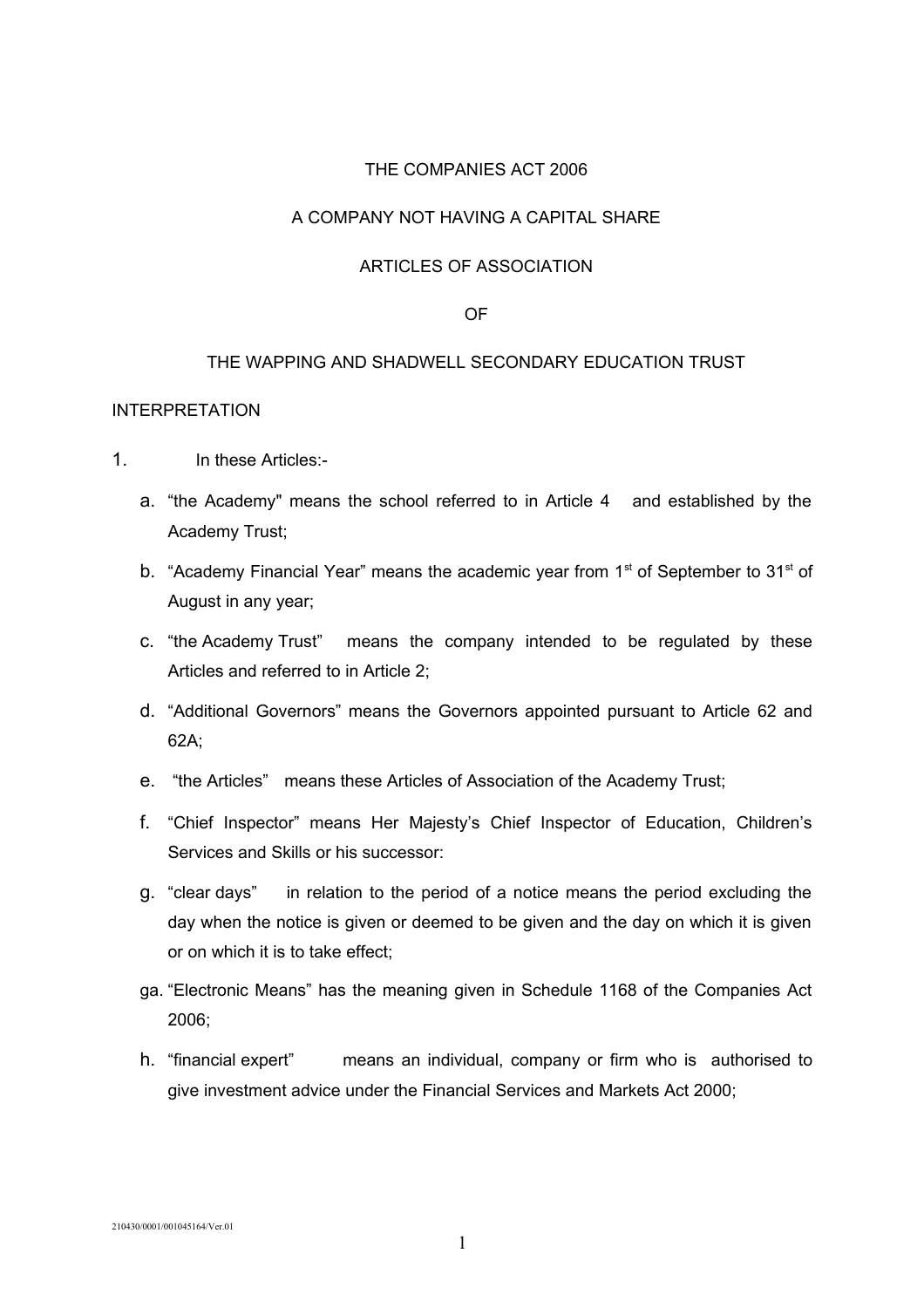- i. "Funding Agreement" means the agreement made under section 1 of the Academies Act 2010 between the Academy Trust and the Secretary of State to establish the Academy;
- j. "Further Governors" means the Governors appointed pursuant to Article 63 ;
- k. "the Governors" means the directors of the Academy Trust (and "Governor" means any one of those directors), subject to the definition of this term at Article 6.10(b) in relation to Articles 6.2-6.10;
- l. "the LA" means the local authority covering the area in which the Academy is situated;
- m. not used;
- n. "Local Authority Associated Persons" means any person associated with any local authority within the meaning given in section 69 of the Local Government and Housing Act 1989;
- o. "Member" means a member of the Academy Trust and someone who as such is bound by the undertaking contained in Article 8 ;
- p. "the Memorandum" means the Memorandum of Association of the Academy Trust;
- q. "Office" means the registered office of the Academy Trust;
- r. "the Parent Governors" means the Governors appointed pursuant to Articles 53 to 58 inclusive;
- s. "Principal" means the head teacher of the Academy;
- t. "Principal Regulator" means the body or person appointed as the Principal Regulator under the Charities Act 2006;
- u. "the seal" means the common seal of the Academy Trust if it has one;
- v. "Secretary" means the secretary of the Academy Trust or any other person appointed to perform the duties of the secretary of the Academy Trust, including a joint, assistant or deputy secretary;
- w. "Secretary of State" means the Secretary of State for Education or successor;
- x. "Staff Governor" means an employee of the Academy Trust who may be appointed as a Governor pursuant to Article 50A;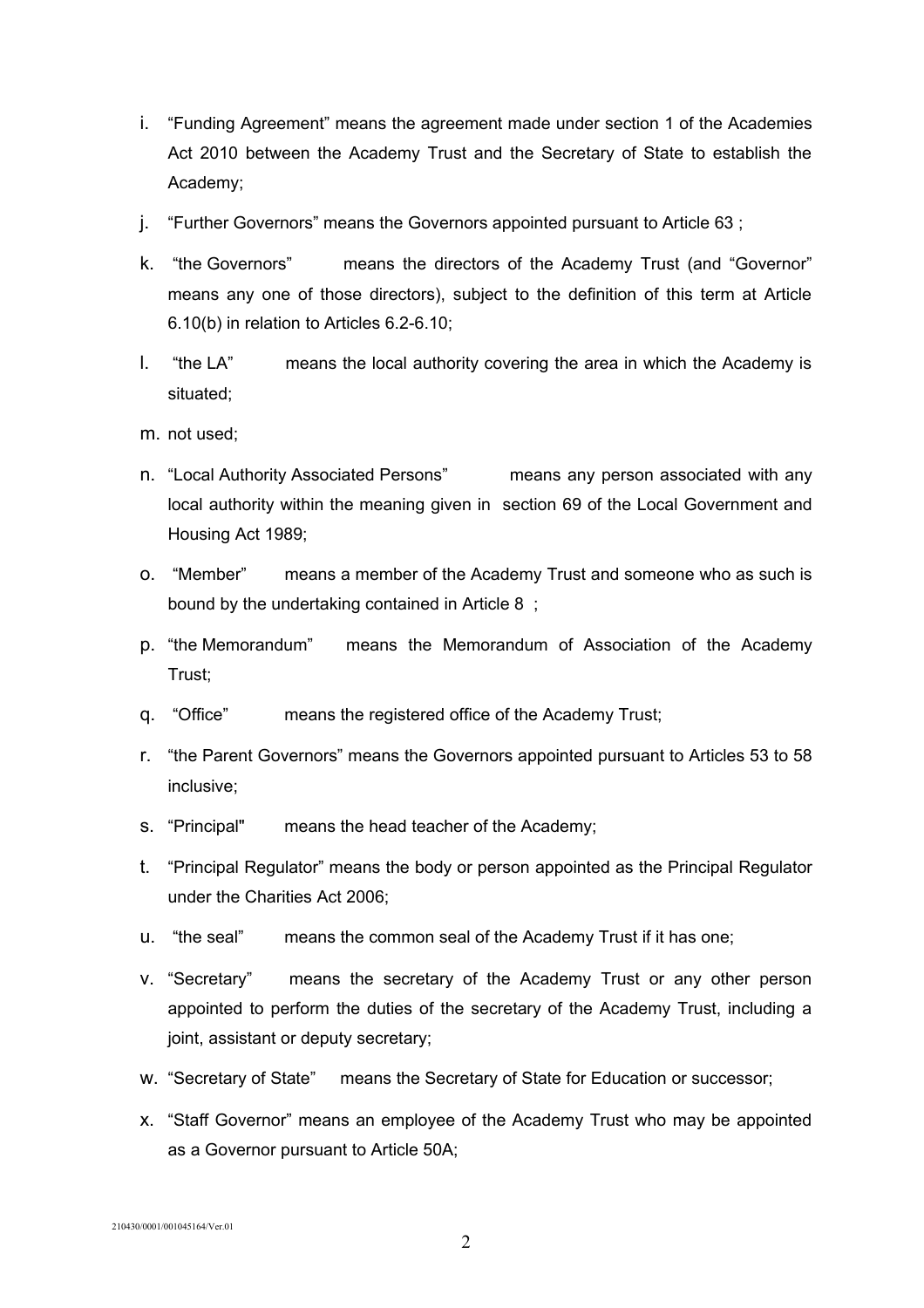- y. "teacher" means a person employed under a contract of employment or a contract for services or otherwise engaged to provide his services as a teacher at the Academy;
- z. "the United Kingdom" means Great Britain and Northern Ireland;
- aa.words importing the masculine gender only shall include the feminine gender. Words importing the singular number shall include the plural number, and vice versa;
- bb.subject as aforesaid, words or expressions contained in these Articles shall, unless the context requires otherwise, bear the same meaning as in the Companies Act 2006, as appropriate;
- cc. any reference to a statute or statutory provision shall include any statute or statutory provision which replaces or supersedes such statute or statutory provision including any modification or amendment thereto.
- 2. The company's name is The Wapping and Shadwell Secondary Education Trust (and in this document it is called "**the Academy Trust**").
- 3. The Academy Trust's registered office is to be situated in England and Wales.

# **OBJECTS**

- 4. The Academy Trust's object ("**the Object**") is specifically restricted to the following: to advance for the public benefit education in the United Kingdom, in particular but without prejudice to the generality of the foregoing by establishing, maintaining, carrying on, managing and developing a school offering a broad and balanced curriculum ("the Academy").
- 5. In furtherance of the Object but not further or otherwise the Academy Trust may exercise the following powers:-
	- (a) to draw, make, accept, endorse, discount, execute and issue promissory notes, bills, cheques and other instruments, and to operate bank accounts in the name of the Academy Trust;
	- (b) to raise funds and to invite and receive contributions provided that in raising funds the Academy Trust shall not undertake any substantial permanent trading activities and shall conform to any relevant statutory regulations;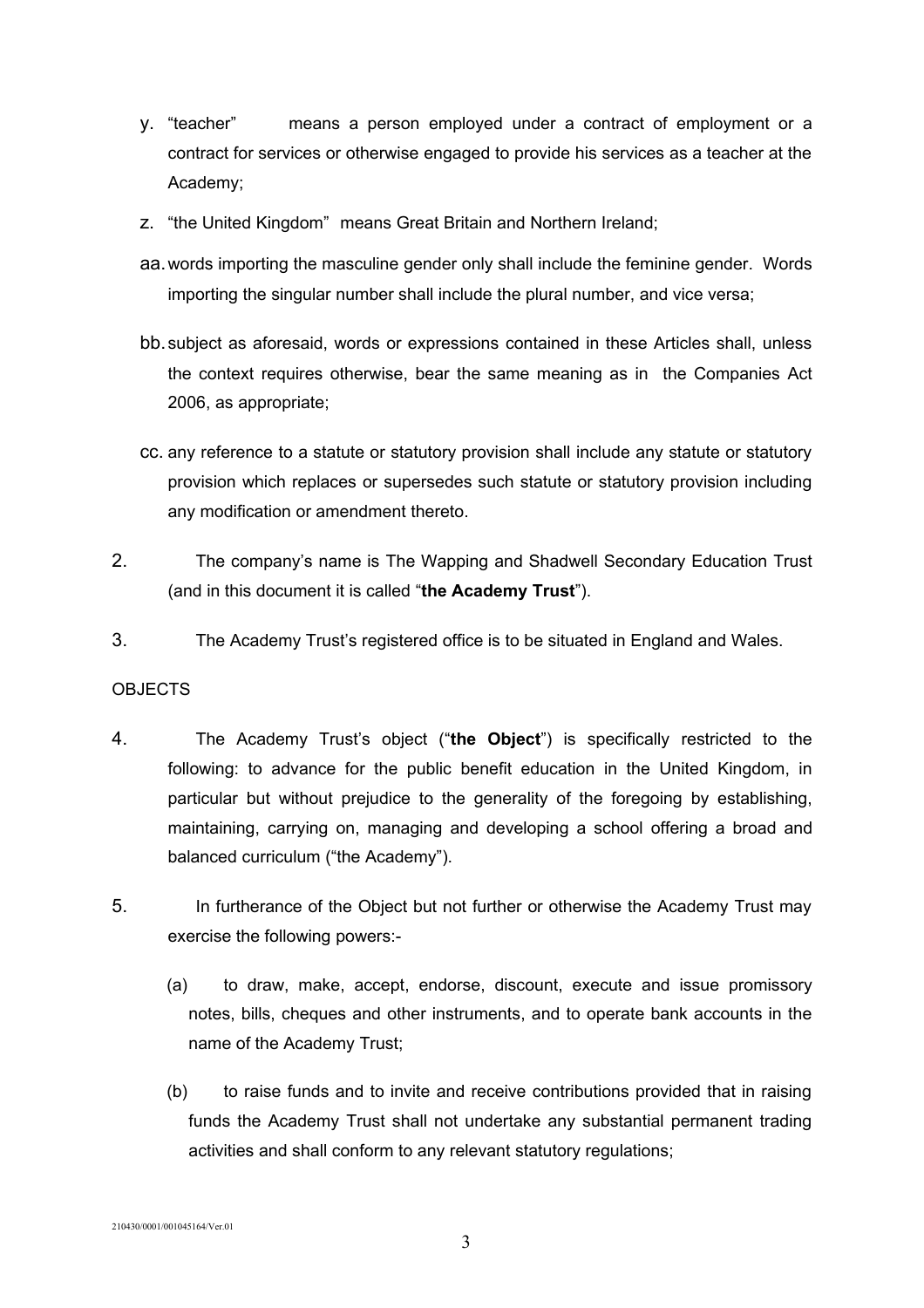- (c) to acquire, alter, improve and (subject to such consents as may be required by law) to charge or otherwise dispose of property;
- (d) subject to Article 6 below to employ such staff, as are necessary for the proper pursuit of the Object and to make all reasonable and necessary provision for the payments of pensions and superannuation to staff and their dependants;
- (e) to establish or support, whether financially or otherwise, any charitable companies, trusts, associations or institutions formed for all or any of the Object;
- (f) to co-operate with other charities, other independent and maintained schools, voluntary bodies and statutory authorities operating in furtherance of the Object and to exchange information and advice with them;
- (g) to pay out of funds of the Academy Trust the costs, charges and expenses of and incidental to the formation and registration of the Academy Trust;
- (h) to establish, maintain, carry on, manage and develop the Academy in the borough of Tower Hamlets, London;
- (i) to offer scholarships, exhibitions, prizes and awards to pupils and former pupils, and otherwise to encourage and assist pupils and former pupils;
- (j) to provide educational facilities and services to students of all ages and the wider community for the public benefit;
- (k) to carry out research into the development and application of new techniques in education in particular in relation to its approach to curriculum development and delivery and to publish the results of such research, and to develop means of benefiting from application of the experience of industry, commerce, other schools and the voluntary sector to the education of pupils in academies;
- (l) subject to such consents as may be required by law and/or by any contract entered into by or on behalf of the Academy Trust to borrow and raise money for the furtherance of the Object in such manner and on such security as the Academy Trust may think fit;
- (m) to deposit or invest any funds of the Academy Trust not immediately required for the furtherance of its Object (but to invest only after obtaining such advice from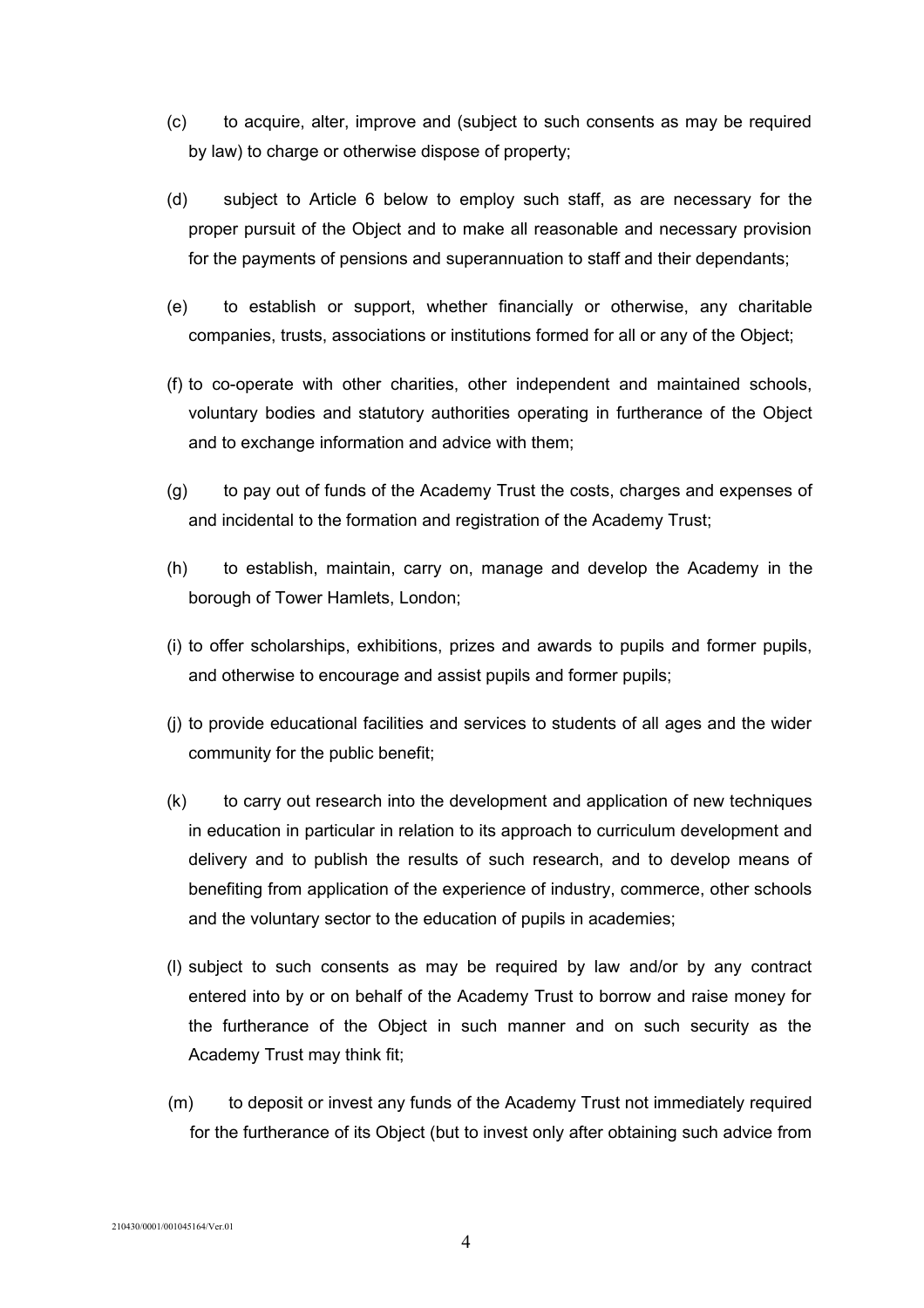a financial expert as the Governors consider necessary and having regard to the suitability of investments and the need for diversification);

- (n) to delegate the management of investments to a financial expert, but only on terms that:
	- (i) the investment policy is set down in writing for the financial expert by the Governors;
	- (ii) every transaction is reported promptly to the Governors;
	- (iii) the performance of the investments is reviewed regularly with the Governors;
	- (iv) the Governors are entitled to cancel the delegation arrangement at any time;
	- (v) the investment policy and the delegation arrangement are reviewed at least once a year;
	- (vi) all payments due to the financial expert are on a scale or at a level which is agreed in advance and are notified promptly to the Governors on receipt; and
	- (vii) the financial expert must not do anything outside the powers of the Governors.
- (o) to arrange for investments or other property of the Academy Trust to be held in the name of a nominee company acting under the control of the Governors or of a financial expert acting under their instructions, and to pay any reasonable fee required;
- (p) to provide indemnity insurance to cover the liability of Governors which by virtue of any rule of law would otherwise attach to them in respect of any negligence, default, breach of trust or breach of duty of which they may be guilty in relation to the Academy Trust: Provided that any such insurance shall not extend to any claim arising from any act or omission which the Governors knew to be a breach of trust or breach of duty or which was committed by the Governors in reckless disregard of whether it was a breach of trust or breach of duty or not and provided also that any such insurance shall not extend to the costs of any unsuccessful defence to a criminal prosecution brought against the Governors in their capacity as Governors;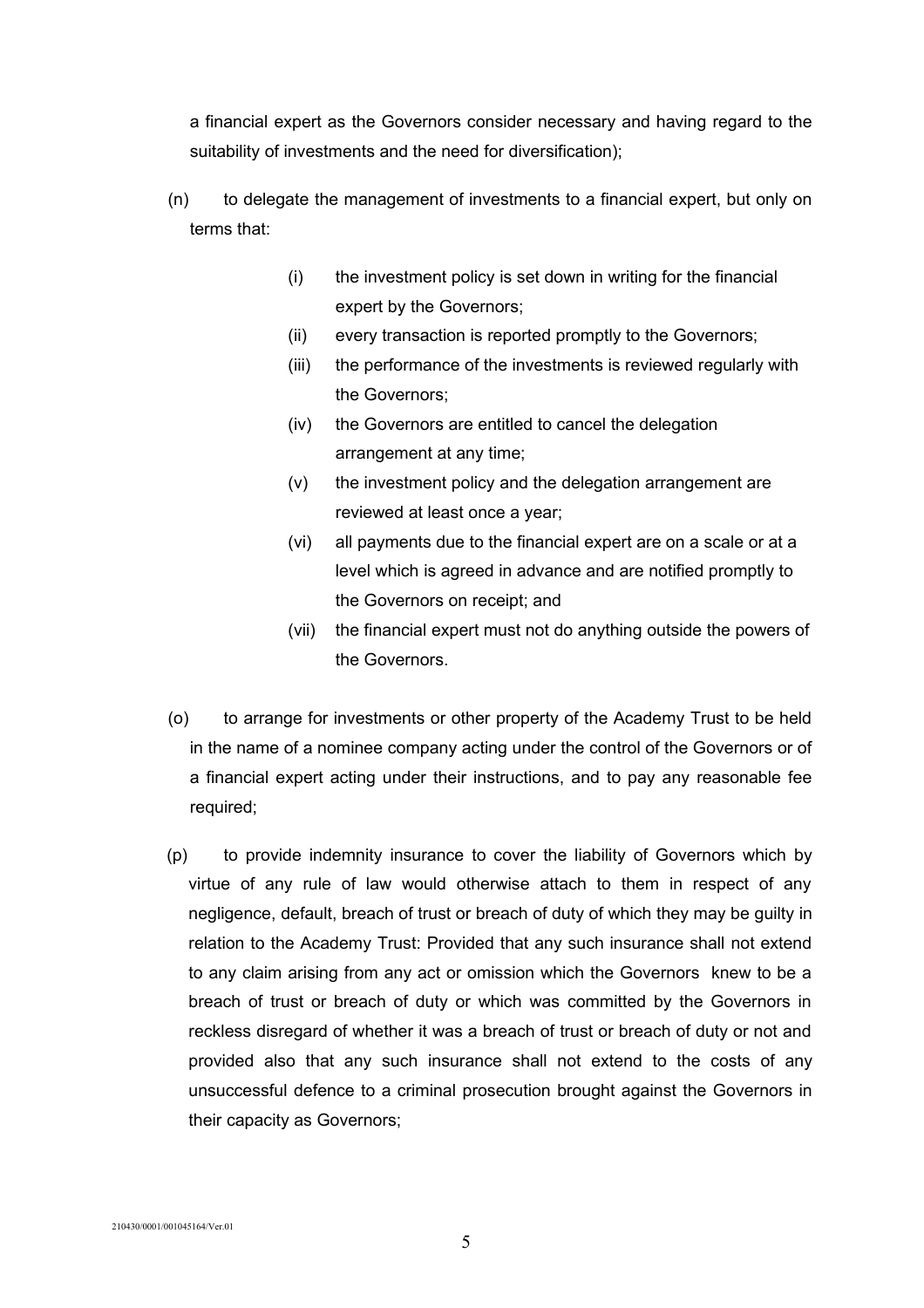- (q) to establish subsidiary companies to carry on any trade or business for the purpose of raising funds for the Academy Trust;
- (r) to do all such other lawful things as are necessary for or are incidental to or conducive to the achievement of the Object.
- 6.1 The income and property of the Academy Trust shall be applied solely towards the promotion of the Object.
- 6.2 None of the income or property of the Academy Trust may be paid or transferred directly or indirectly by way of dividend bonus or otherwise by way of profit to any member of the Academy Trust. Nonetheless a member of the Academy Trust who is not also a Governor may:
	- a) benefit as a beneficiary of the Academy Trust;
	- b) be paid reasonable and proper remuneration for any goods or services supplied to the Academy Trust;
	- c) be paid rent for premises let by the member of the Academy Trust if the amount of the rent and other terms of the letting are reasonable and proper; and
	- d) be paid interest on money lent to the Academy Trust at a reasonable and proper rate, such rate not to exceed 2 per cent per annum below the base lending rate of a UK clearing bank selected by the Governors, or 0.5%, whichever is the higher.
- 6.3 A Governor may benefit from any indemnity insurance purchased at the Academy Trust's expense to cover the liability of the Governors which by virtue of any rule of law would otherwise attach to them in respect of any negligence, default or breach of trust or breach of duty of which they may be guilty in relation to the Academy Trust: Provided that any such insurance shall not extend to any claim arising from any act or omission which the Governors knew to be a breach of trust or breach of duty or which was committed by the Governors in reckless disregard to whether it was a breach of trust or breach of duty or not and provided also that any such insurance shall not extend to the costs of any unsuccessful defence to a criminal prosecution brought against the Governors in their capacity as directors of the Academy Trust.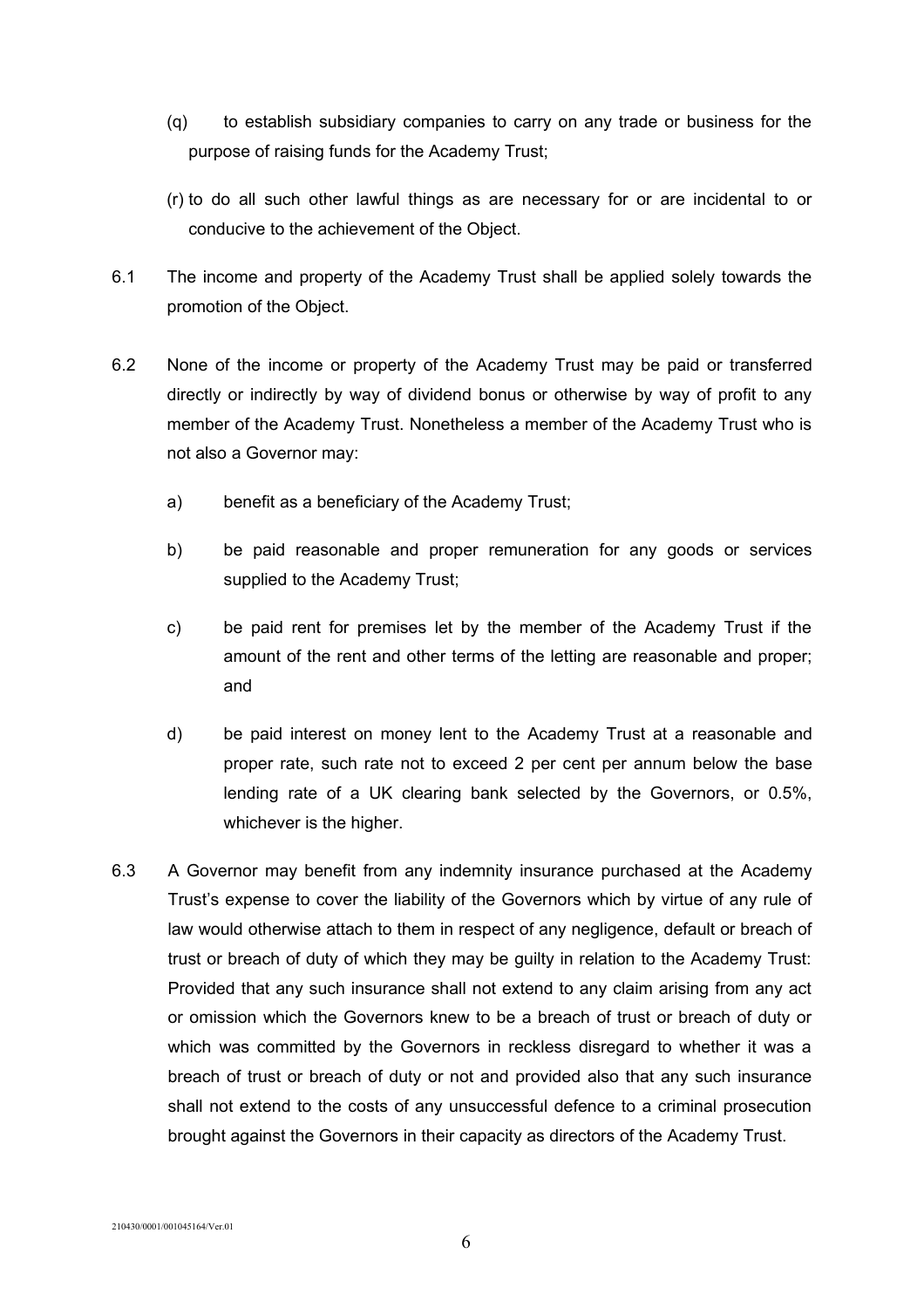- 6.4 A company, which has shares listed on a recognised stock exchange and of which any one Governor holds no more than 1% of the issued capital of that company, may receive fees, remuneration or other benefit in money or money's worth from the Academy Trust.
- 6.5 A Governor may at the discretion of the Governors be reimbursed from the property of the Academy Trust for reasonable expenses properly incurred by him or her when acting on behalf of the Academy Trust, but excluding expenses in connection with foreign travel.
- 6.6 No Governor may:
	- (a) buy any goods or services from the Academy Trust;
	- (b) sell goods, services, or any interest in land to the Academy Trust;
	- (c) be employed by or receive any remuneration from the Academy Trust (other than the Principal or a Staff Governor whose employment and/or remuneration is subject to the procedure and conditions in Article 6.8);

# (d) receive any other financial benefit from the Academy Trust; unless:

- (i) the payment is permitted by Article 6.7 and the Governors follow the procedure and observe the conditions set out in Article 6.8; or
- (ii) the Governors obtain the prior written approval of the Charity Commission and fully comply with any procedures it prescribes.
- 6.7 Subject to Article 6.8, a Governor may:
	- a) receive a benefit from the Academy Trust in the capacity of a beneficiary of the Academy Trust.
	- b) be employed by the Academy Trust or enter into a contract for the supply of goods or services to the Academy Trust, other than for acting as a Governor.
	- c) receive interest on money lent to the Academy Trust at a reasonable and proper rate not exceeding 2% per annum below the base rate of a clearing bank to be selected by the Governors, or 0.5%, whichever is the higher.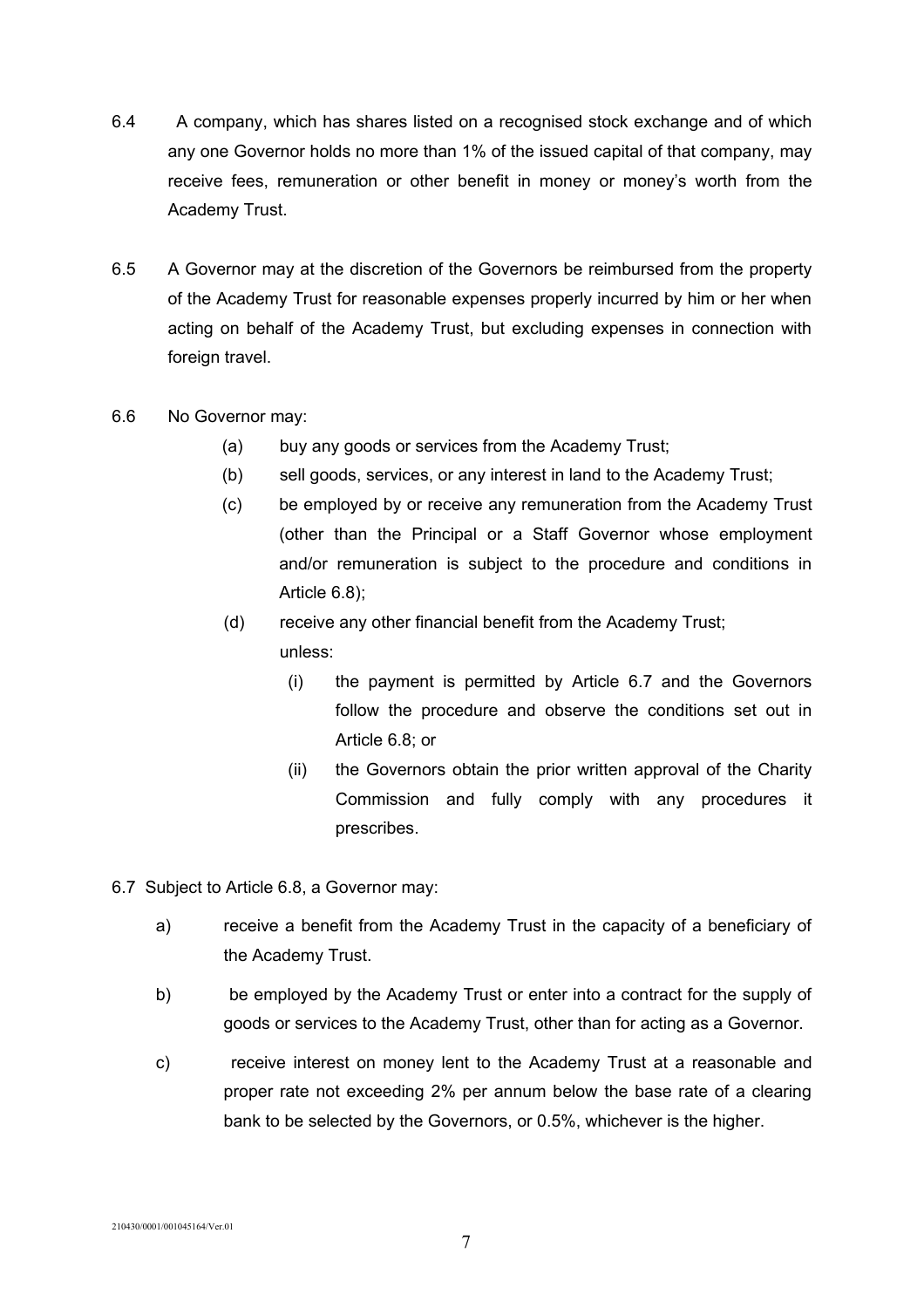- (d) receive rent for premises let by the Governor to the Academy Trust if the amount of the rent and the other terms of the lease are reasonable and proper.
- 6.8 The Academy Trust and its Governors may only rely upon the authority provided by Article 6.7 if each of the following conditions is satisfied:
	- (a) the remuneration or other sums paid to the Governor do not exceed an amount that is reasonable in all the circumstances.
	- (b) the Governor is absent from the part of any meeting at which there is discussion of:

i) his or her employment, remuneration, or any matter concerning the contract, payment or benefit; or ii) his or her performance in the employment, or his or her performance of the contract; or iii) any proposal to enter into any other contract or arrangement with him or her or to confer any benefit upon him or her that would be permitted under Article 6.7; or

(iv) any other matter relating to a payment or the conferring of any benefit permitted by Article 6.7.

- (c) the Governor does not vote on any such matter and is not to be counted when calculating whether a quorum of Governors is present at the meeting.
- (d) save in relation to employing or contracting with the Principal or a Staff Governor (a Governor pursuant to Articles 46, 50A and 52) the other Governors are satisfied that it is in the interests of the Academy Trust to employ or to contract with that Governor rather than with someone who is not a Governor. In reaching that decision the Governors must balance the advantage of employing a Governor against the disadvantages of doing so (especially the loss of the Governor's services as a result of dealing with the Governor's conflict of interest).
- (e) the reason for their decision is recorded by the Governors in the minute book.
- (f) a majority of the Governors then in office have received no such payments or benefit.

6.9 The provision in clause 6.6 (c) that no Governor may be employed by or receive any remuneration from the Academy Trust (other than the Principal or a Staff Governor) does not apply to an existing employee of the Academy Trust who is subsequently elected or appointed as a Governor save that this clause shall only allow such a Governor to receive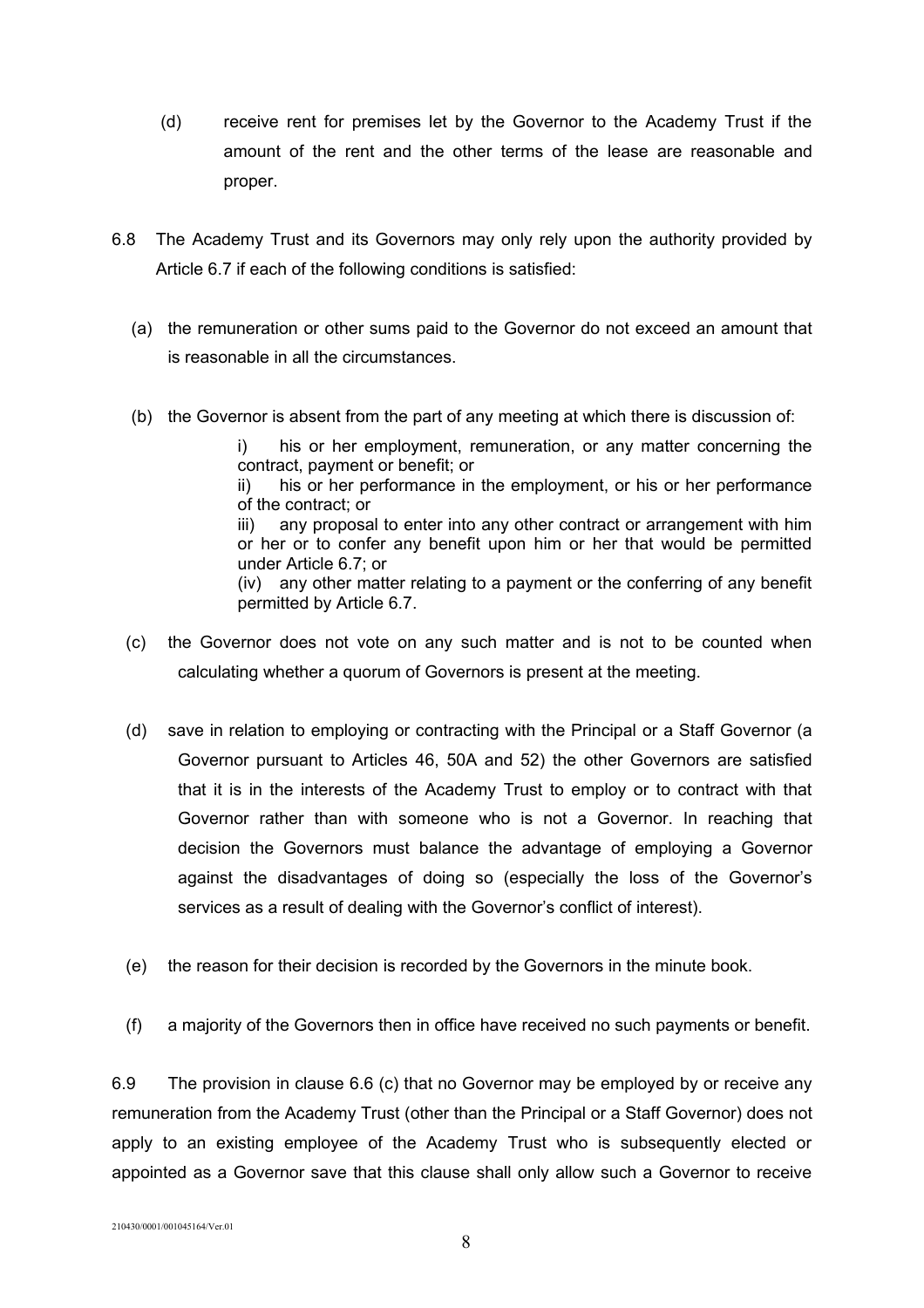remuneration or benefit from the Academy Trust in his capacity as an employee of the Academy Trust and provided that the procedure as set out in Articles 6.8(b)(i), (ii) and 6.8 (c) is followed.

6.10 In Articles 6.2-6.10:

(a) "Academy Trust" shall include any company in which the Academy Trust:

- holds more than 50% of the shares; or
- controls more than 50% of the voting rights attached to the shares; or
- has the right to appoint one or more directors to the board of the company.
- (b) "Governor" shall include any child, stepchild, parent, grandchild, grandparent, brother, sister or spouse of the governor or any person living with the governor as his or her partner
- (c) the employment or remuneration of a Governor includes the engagement or remuneration of any firm or company in which the Governor is:
	- (i) a partner;
	- (ii) an employee;
	- (iii) a consultant;
	- (iv) a director;
	- (v) a member; or
	- (vi) a shareholder, unless the shares of the company are listed on a recognised stock exchange and the Governor holds less than 1% of the issued capital.
- 7. The liability of the members of the Academy Trust is limited.
- 8. Every member of the Academy Trust undertakes to contribute such amount as may be required (not exceeding £10) to the Academy Trust's assets if it should be wound up while he or she is a member or within one year after he or she ceases to be a member, for payment of the Academy Trust's debts and liabilities before he or she ceases to be a member, and of the costs, charges and expenses of winding up, and for the adjustment of the rights of the contributories among themselves.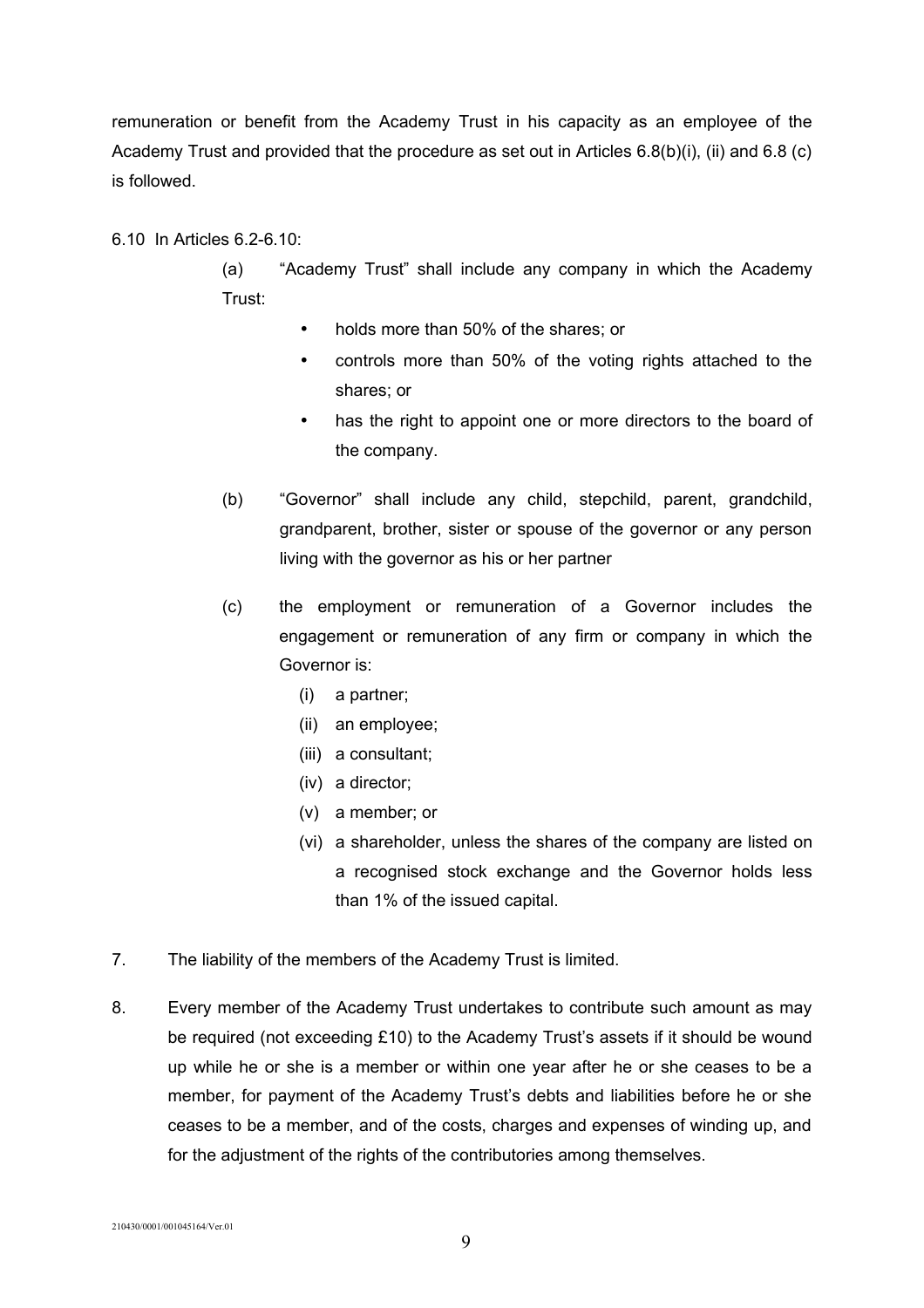- 9. If the Academy Trust is wound up or dissolved and after all its debts and liabilities (including any under section 2 of the Academies Act 2010 ) have been satisfied there remains any property it shall not be paid to or distributed among the members of the Academy Trust, but shall be given or transferred to some other charity or charities having objects similar to the Object which prohibits the distribution of its or their income and property to an extent at least as great as is imposed on the Academy Trust by Article 6 above, chosen by the members of the Academy Trust at or before the time of dissolution and if that cannot be done then to some other charitable object.
- 10. No alteration or addition shall be made to or in the provisions of the Articles without the written consent of the Secretary of State.
- 11. No alteration or addition shall be made to or in the provisions of the Articles which would have the effect (a) that the Academy Trust would cease to be a company to which section 60 of the Companies Act 2006 applies; or (b) that the Academy Trust would cease to be a charity.

# MEMBERS

- 12. The Members of the Academy Trust shall comprise
	- a. the signatories to the Memorandum;<sup>[1](#page-9-0)</sup>
	- b. Not used;
	- c. 1 person appointed by the Secretary of State, in the event that the Secretary of State appoints a person for this purpose;
	- d. the chairman of the Governors; and
	- e. any person appointed under Article 16.

12A. The Secretary of State's appointed Member (further to Article 12 c) shall become a Member upon the Secretary of State delivering, or posting (by registered post), to the Office of the Academy Trust a notice appointing that person as his Member.

 13. Each of the persons entitled to appoint Members in Article 12 shall have the right from time to time by written notice delivered to the Office to remove any Member

<span id="page-9-0"></span><sup>&</sup>lt;sup>1</sup> There must be no less than 3 signatories to the Memorandum of Association.

<sup>210430/0001/001045164/</sup>Ver.01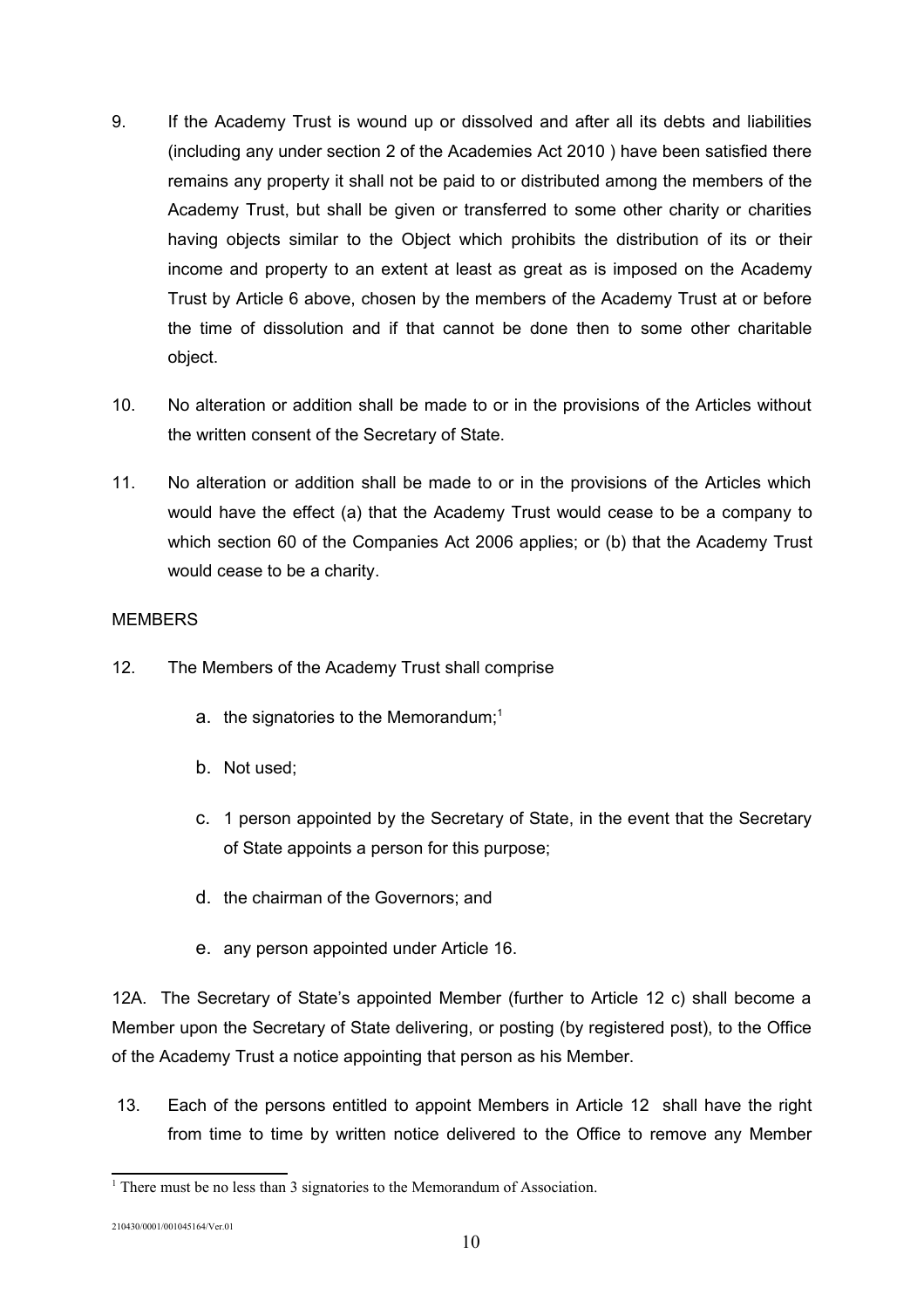appointed by them and to appoint a replacement Member to fill a vacancy whether resulting from such removal or otherwise.

- 14. If any of the persons entitled to appoint Members in Article 12:
	- a) in the case of an individual, die or become legally incapacitated;
	- b) in the case of a corporate entity, cease to exist and are not replaced by a successor institution;
	- c) becomes insolvent or makes any arrangement or composition with their creditors generally; or
	- d) ceases to be a Member;

their right to appoint Members under these Articles shall vest in the remaining Members.

15. Membership will terminate automatically if:

 a) a Member (which is a corporate entity) ceases to exist and is not replaced by a successor institution;

 b) a Member (which is an individual) dies or becomes incapable by reason of mental disorder, illness or injury of managing and administering his own affairs; or

 c) a Member becomes insolvent or makes any arrangement or composition with that Member's creditors generally.

16. The Members may agree unanimously in writing to appoint such additional Members as they think fit and may unanimously (save that the agreement of the Member(s) to be removed shall not be required) in writing agree to remove any such additional Members.

17. Every person nominated to be a Member of the Academy Trust shall either sign a written consent to become a Member or sign the register of Members on becoming a Member.

18. Any Member may resign provided that after such resignation the number of Members is not less than three. A Member shall cease to be one immediately on the receipt by the Academy Trust of a notice in writing signed by the person or persons entitled to remove him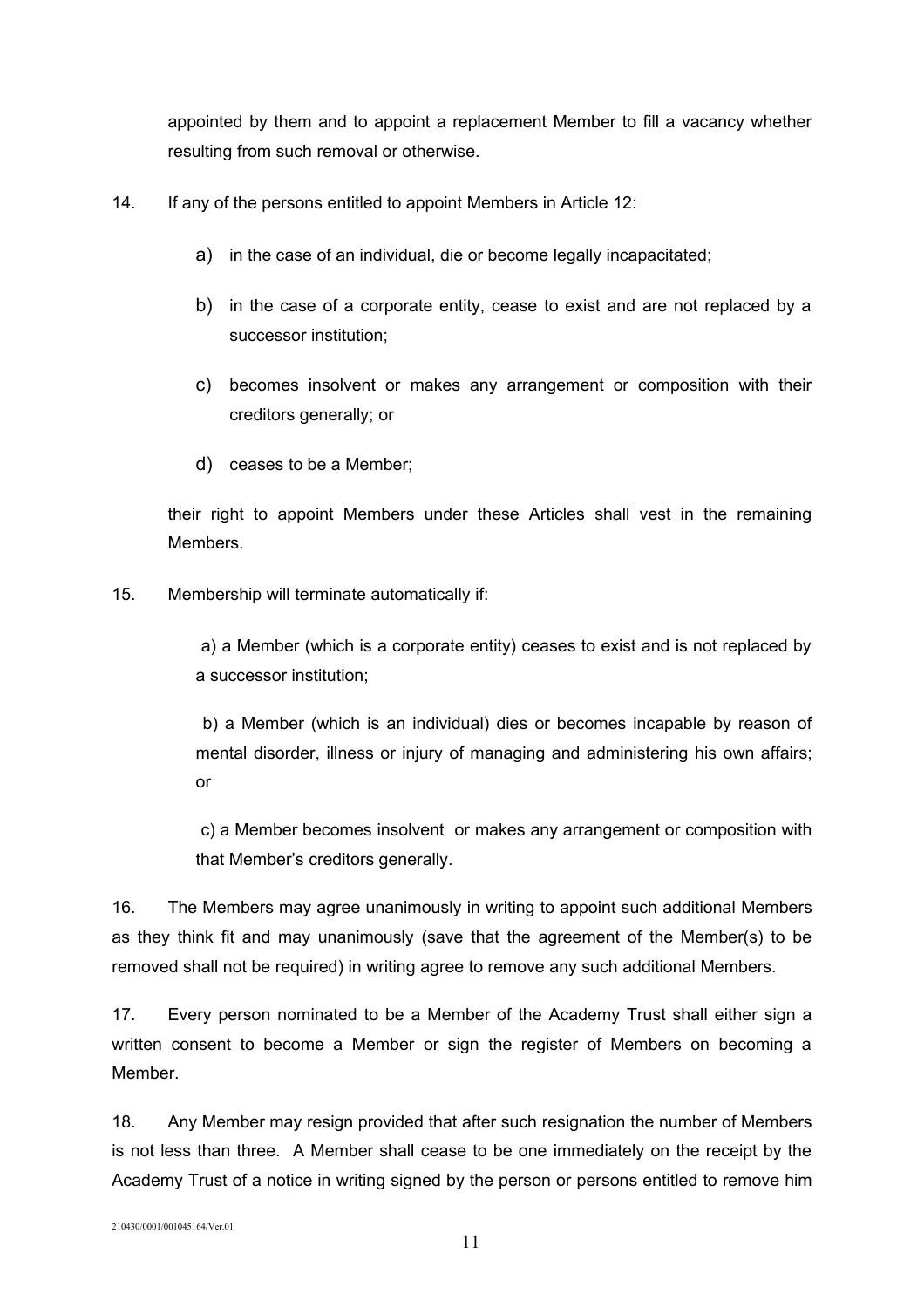under Articles 13 or 16 provided that no such notice shall take effect when the number of Members is less than three unless it contains or is accompanied by the appointment of a replacement Member.

### GENERAL MEETINGS

- 19. The Academy Trust shall hold an Annual General Meeting each year in addition to any other meetings in that year, and shall specify the meeting as such in the notices calling it; and not more than fifteen months shall elapse between the date of one Annual General Meeting of the Academy Trust and that of the next. Provided that so long as the Academy Trust holds its first Annual General Meeting within eighteen months of its incorporation, it need not hold it in the year of its incorporation or in the following year. The Annual General Meeting shall be held at such time and place as the Governors shall appoint. All meetings other than Annual General Meetings shall be called General Meetings.
- 20. The Governors may call general meetings and, on the requisition of Members pursuant to the provisions of the Companies Act 2006, shall forthwith proceed to convene a general meeting in accordance with that Act. If there are not within the United Kingdom sufficient Governors to call a general meeting, any Governor or any Member of the Academy Trust may call a general meeting.

# NOTICE OF GENERAL MEETINGS

21. General meetings shall be called by at least fourteen clear days' notice but a general meeting may be called by shorter notice if it is so agreed by a majority in number of Members having a right to attend and vote and together representing not less than 90% of the total voting rights at that meeting.

The notice shall specify the time and place of the meeting and the general nature of the business to be transacted and, in the case of an Annual General Meeting, shall specify the meeting as such. The notice shall also state that the Member is entitled to appoint a proxy.

The notice shall be given to all the Members, to the Governors and auditors.

22. The accidental omission to give notice of a meeting to, or the non-receipt of notice of a meeting by, any person entitled to receive notice shall not invalidate the proceedings at that meeting.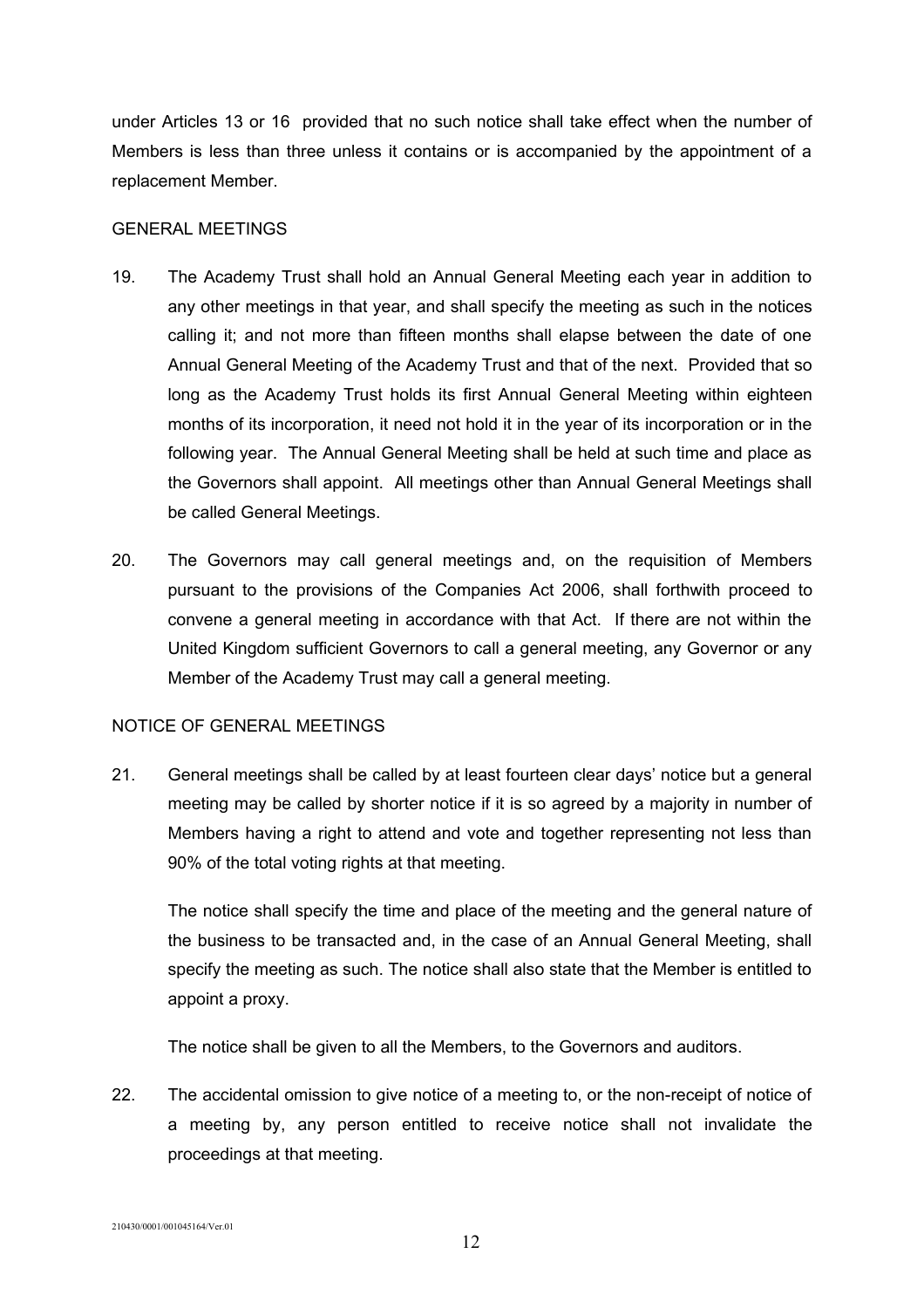#### PROCEEDINGS AT GENERAL MEETINGS.

- 23. No business shall be transacted at any meeting unless a quorum is present. A Member counts towards the quorum by being present either in person or by proxy. Two persons entitled to vote upon the business to be transacted, each being a Member or a proxy of a Member or a duly authorised representative of a Member organisation shall constitute a quorum.
- 24. If a quorum is not present within half an hour from the time appointed for the meeting, or if during a meeting a quorum ceases to be present, the meeting shall stand adjourned to the same day in the next week at the same time and place or to such time and place as the Governors may determine.
- 25. The chairman, if any, of the Governors or in his absence some other Governor nominated by the Governors shall preside as chairman of the meeting, but if neither the chairman nor such other Governor (if any) be present within fifteen minutes after the time appointed for holding the meeting and willing to act, the Governors present shall elect one of their number to be chairman and, if there is only one Governor present and willing to act, he shall be the chairman.
- 26. If no Governor is willing to act as chairman, or if no Governor is present within fifteen minutes after the time appointed for holding the meeting, the Members present and entitled to vote shall choose one of their number to be chairman.
- 27. A Governor shall, notwithstanding that he is not a Member, be entitled to attend and speak at any general meeting.
- 28. The chairman may, with the consent of a majority of the Members at a meeting at which a quorum is present (and shall if so directed by the meeting), adjourn the meeting from time to time and from place to place, but no business shall be transacted at any adjourned meeting other than the business which might properly have been transacted at the meeting had the adjournment not taken place. When a meeting is adjourned for fourteen days or more, at least seven clear days' notice shall be given specifying the time, date and place of the adjourned meeting and the general nature of the business to be transacted. Otherwise it shall not be necessary to give any such notice.
- 29. A resolution put to the vote of the meeting shall be decided on a show of hands unless before, or on the declaration of the result of the show of hands a poll is duly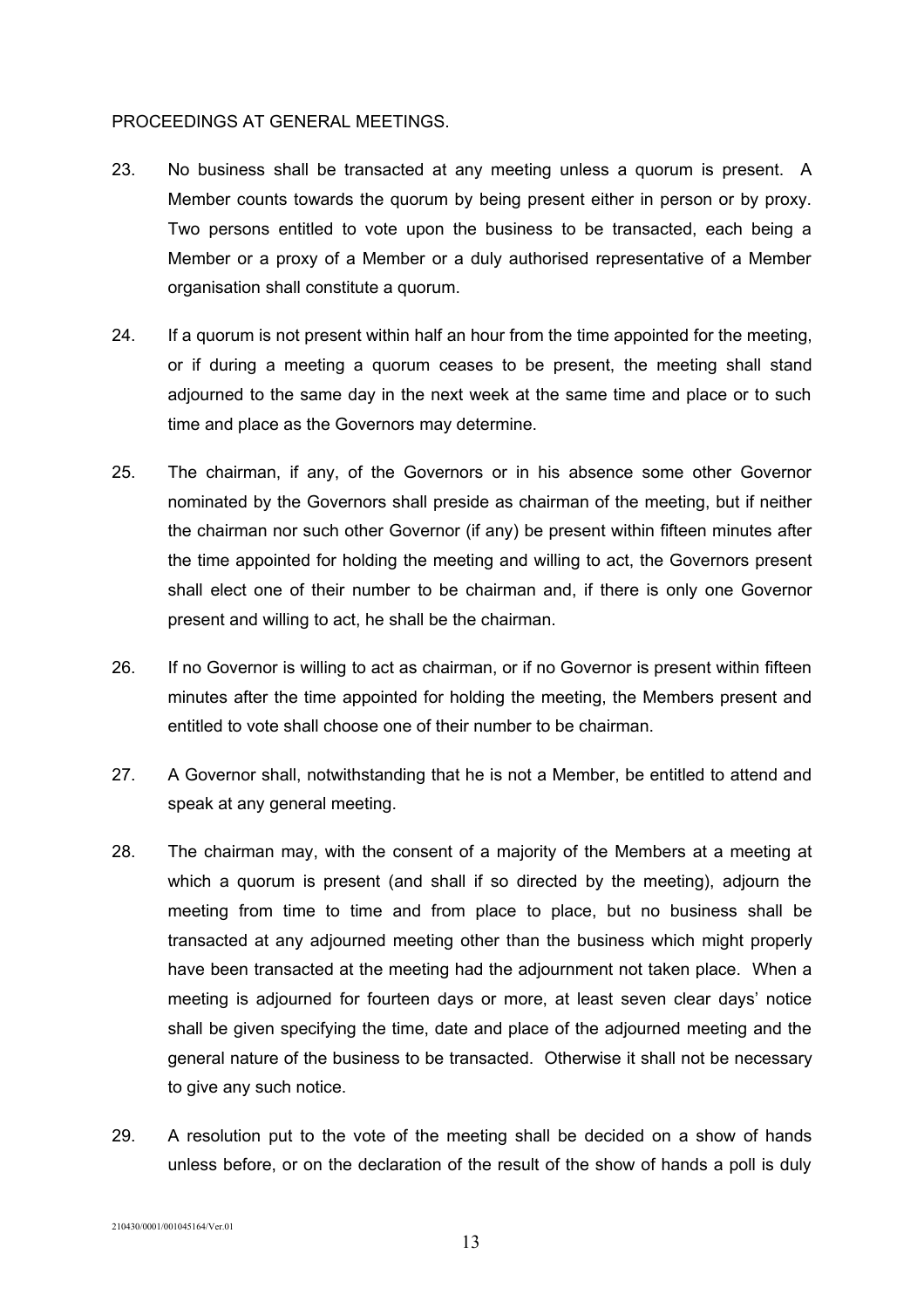demanded. Subject to the provisions of the Companies Act 2006, a poll may be demanded:-

- (a) by the chairman; or
- (b) by at least two Members having the right to vote at the meeting; or
- (c) by a Member or Members representing not less than one-tenth of the total voting rights of all the Members having the right to vote at the meeting.
- 30. Unless a poll is duly demanded a declaration by the chairman that a resolution has been carried or carried unanimously, or by a particular majority, or lost, or not carried by a particular majority and an entry to that effect in the minutes of the meeting shall be conclusive evidence of the fact without proof of the number or proportion of the votes recorded in favour of or against such resolution.
- 31. The demand for a poll may be withdrawn, before the poll is taken, but only with the consent of the chairman. The withdrawal of a demand for a poll shall not invalidate the result of a show of hands declared before the demand for the poll was made.
- 32. A poll shall be taken as the chairman directs and he may appoint scrutineers (who need not be Members) and fix a time, date and place for declaring the results. The result of the poll shall be deemed to be the resolution of the meeting at which the poll was demanded.
- 33. A poll demanded on the election of the chairman or on a question of adjournment shall be taken immediately. A poll demanded on any other question shall be taken either immediately or at such time, date and place as the chairman directs not being more than thirty days after the poll is demanded. The demand for a poll shall not prevent continuance of a meeting for the transaction of any business other than the question on which the poll is demanded. If a poll is demanded before the declaration of the result of a show of hands and the demand is duly withdrawn, the meeting shall continue as if the demand had not been made.
- 34. No notice need be given of a poll not taken immediately if the time, date and place at which it is to be taken are announced at the meeting at which it is demanded. In other cases at least seven clear days' notice shall be given specifying the time, date and place at which the poll is to be taken.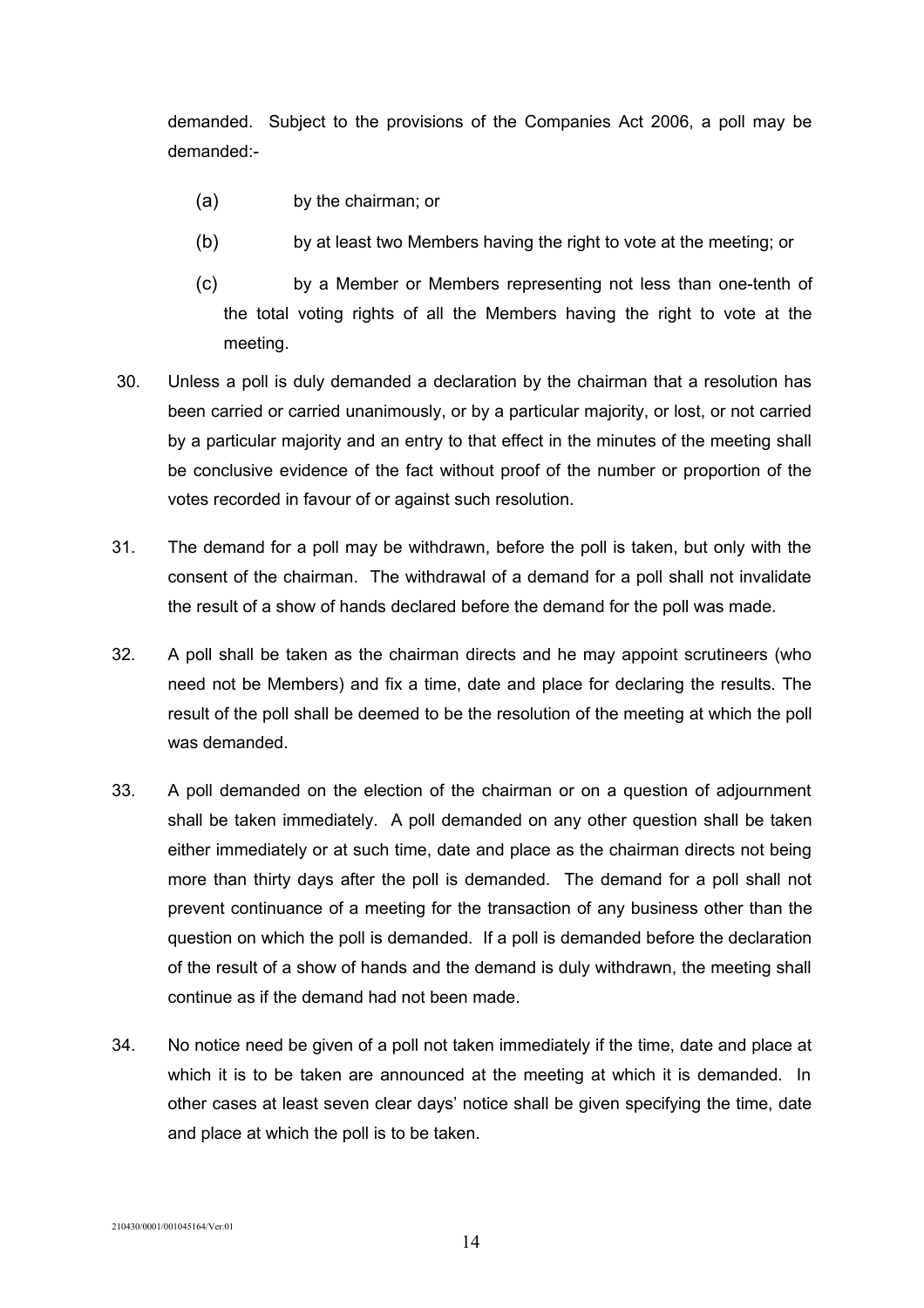35. A resolution in writing agreed by such number of Members as required if it had been proposed at a general meeting shall be as effectual as if it had been passed at a general meeting duly convened and held provided that a copy of the proposed resolution has been sent to every Member. The resolution may consist of several instruments in the like form each agreed by one or more Members.

### VOTES OF MEMBERS

- 36. On the show of hands every Member present in person shall have one vote. On a poll every Member present in person or by proxy shall have one vote.
- 37. Not used.
- 38. No Member shall be entitled to vote at any general meeting unless all moneys then payable by him to the Academy Trust have been paid.
- 39. No objections shall be raised to the qualification of any person to vote at any general meeting except at the meeting or adjourned meeting at which the vote objected to is tendered, and every vote not disallowed at the meeting shall be valid. Any objection made in due time shall be referred to the chairman whose decision shall be final and conclusive.
- 40. An instrument appointing a proxy shall be in writing, signed by or on behalf of the appointer and shall be in the following form (or in a form as near thereto as circumstances allow or in any other form which is usual or which the Governors may approve) -.

"I/We, …….., of ………, being a Member/Members of the above named Academy Trust, hereby appoint …… of ……, or in his absence, …….. of ……. as my/our proxy to vote in my/our name[s] and on my/our behalf at the annual general meeting/ general meeting of the Academy Trust to be held on …..20[ ], and at any adjournment thereof.

Signed on ….. 20[ ]"

41. Where it is desired to afford Members an opportunity of instructing the proxy how he shall act the instrument appointing a proxy shall be in the following form (or in a form as near thereto as circumstances allow or in any other form which is usual or which the Governors may approve)-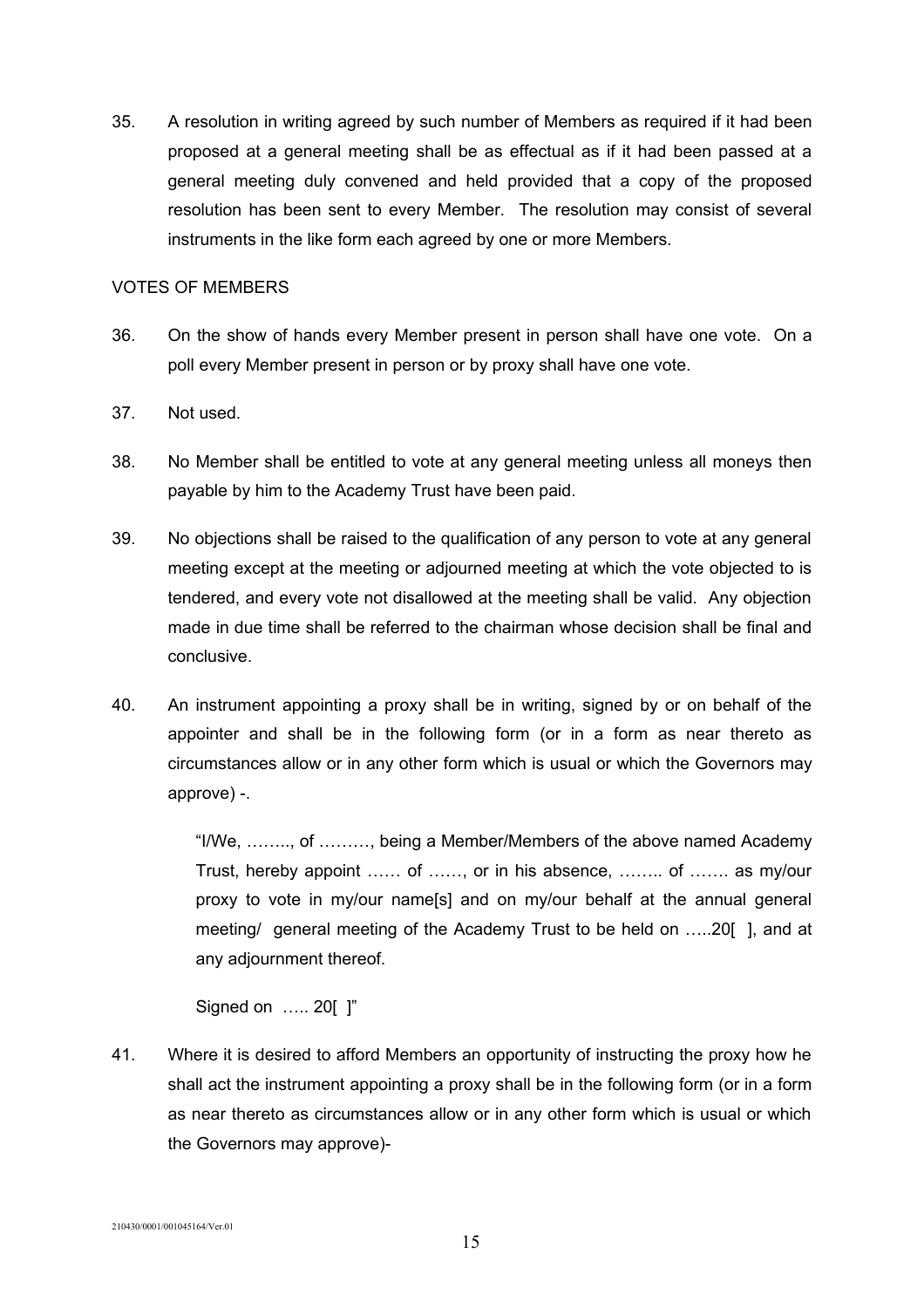"I/We, ……., of ……., being a Member/Members of the above-named Academy Trust, hereby appoint …. of ……., or in his absence, ….. of ……, as my/our proxy to vote in my/our name[s] and on my/our behalf at the annual general meeting/ general meeting of the Academy Trust, to be held on …. 20[ ], and at any adjournment thereof.

This form is to be used in respect of the resolutions mentioned below as follows:

Resolution No. 1 \*for \* against

Resolution No. 2 \*for \* against.

Strike out whichever is not desired.

Unless otherwise instructed, the proxy may vote as he thinks fit or abstain from voting.

Signed on …. 20[ ]"

42. The instrument appointing a proxy and any authority under which it is signed or a copy of such authority certified by a notary or in some other way approved by the Governors may -

> (a) be deposited at the office or at such other place within the United Kingdom as is specified in the notice convening the meeting or in any instrument of proxy sent out by the Academy Trust in relation to the meeting not less than 48 hours before the time for holding the meeting or adjourned meeting at which the person named in the instrument proposes to vote, or

> (b) in the case of a poll taken more than 48 hours after it is demanded, be deposited as aforesaid after the poll has been demanded and not less than 24 hours before the time appointed for the taking of the poll;

> (c) where the poll is not taken forthwith but is taken not more than 48 hours after it was demanded, be delivered at the meeting at which the poll was demanded to the chairman or to the Secretary or to any Governor;

and an instrument of proxy which is not deposited or delivered in a manner so permitted shall be invalid.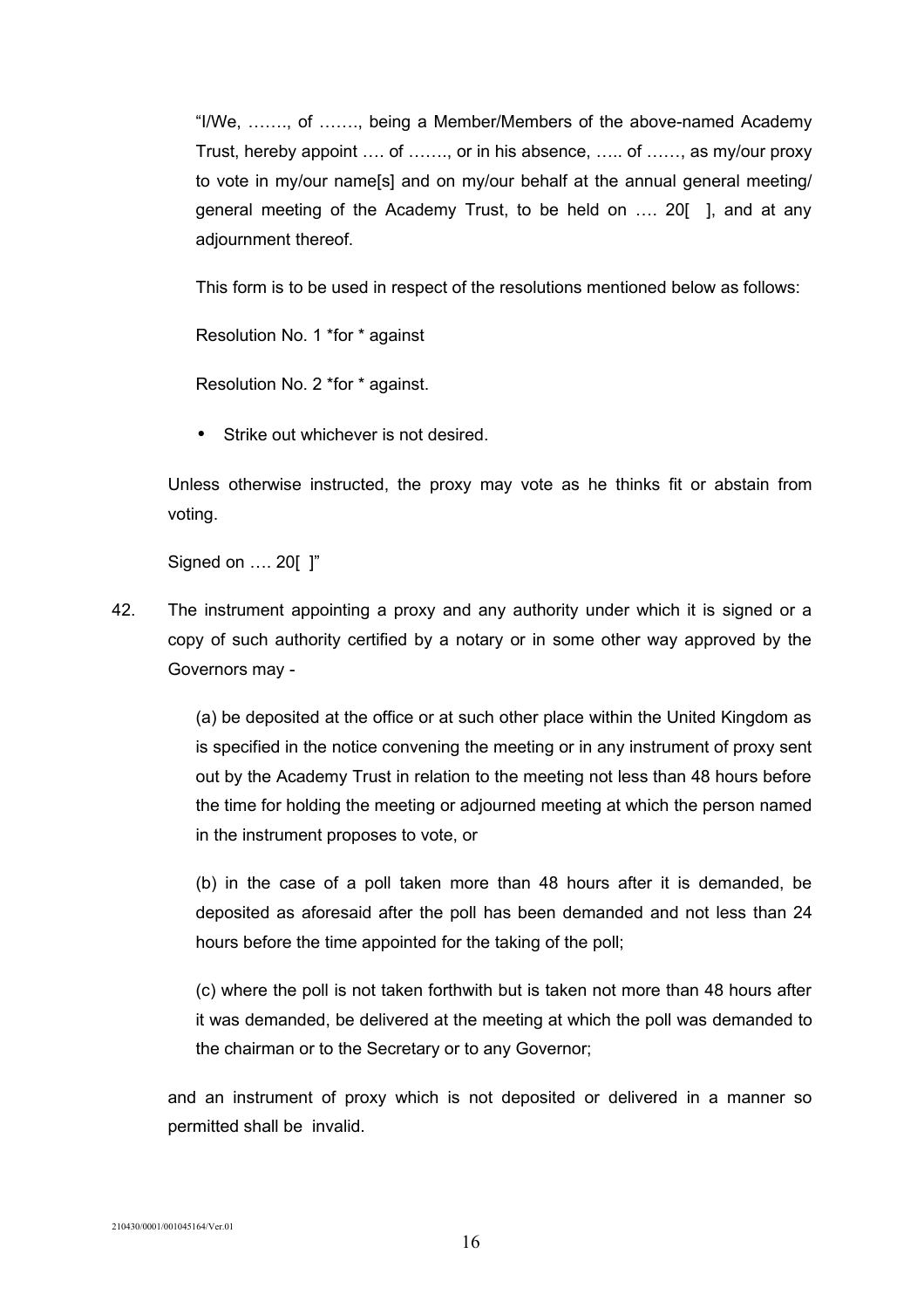43. A vote given or poll demanded by proxy or by the duly authorised representative of a corporation shall be valid notwithstanding the previous determination of the authority of the person voting or demanding a poll unless notice of the determination was received by the Academy Trust at the office or at such other place at which the instrument of proxy was duly deposited before the commencement of the meeting or adjourned meeting at which the vote given or the poll demanded or (or in the case of a poll taken otherwise than on the same day as the meeting or adjourned meeting) the time appointed for taking the poll.

44. Any organisation which is a Member of the Academy Trust may by resolution of its board of directors or other governing body authorise such person as it thinks fit to act as its representative at any meeting of the Academy Trust, and the person so authorised shall be entitled to exercise the same powers on behalf of the organisation which he represents as that organisation could exercise if it were an individual Member of the Academy Trust.

### GOVERNORS

45. The number of Governors shall be not less than three but (unless otherwise determined by ordinary resolution) shall not be subject to any maximum.

46. Subject to Articles 48-49 and 64, the Academy Trust shall have the following Governors:

- a. Up to 7 Governors, appointed under Article 50
- b. any Staff Governors, if appointed under Article 50A;
- c. Not used;
- d. a minimum of 2 Parent Governors appointed under Articles 53-58 ;
- e. the Principal;
- f. any Additional Governors, if appointed under Article 62, 62A or 68A; and
- g. any Further Governors, if appointed under Article 63 or Article 68A;

47. The Academy Trust may also have any Co-opted Governor appointed under Article 59.

48. The first Governors shall be those persons named in the statement delivered pursuant to sections 9 and 12 of the Companies Act 2006.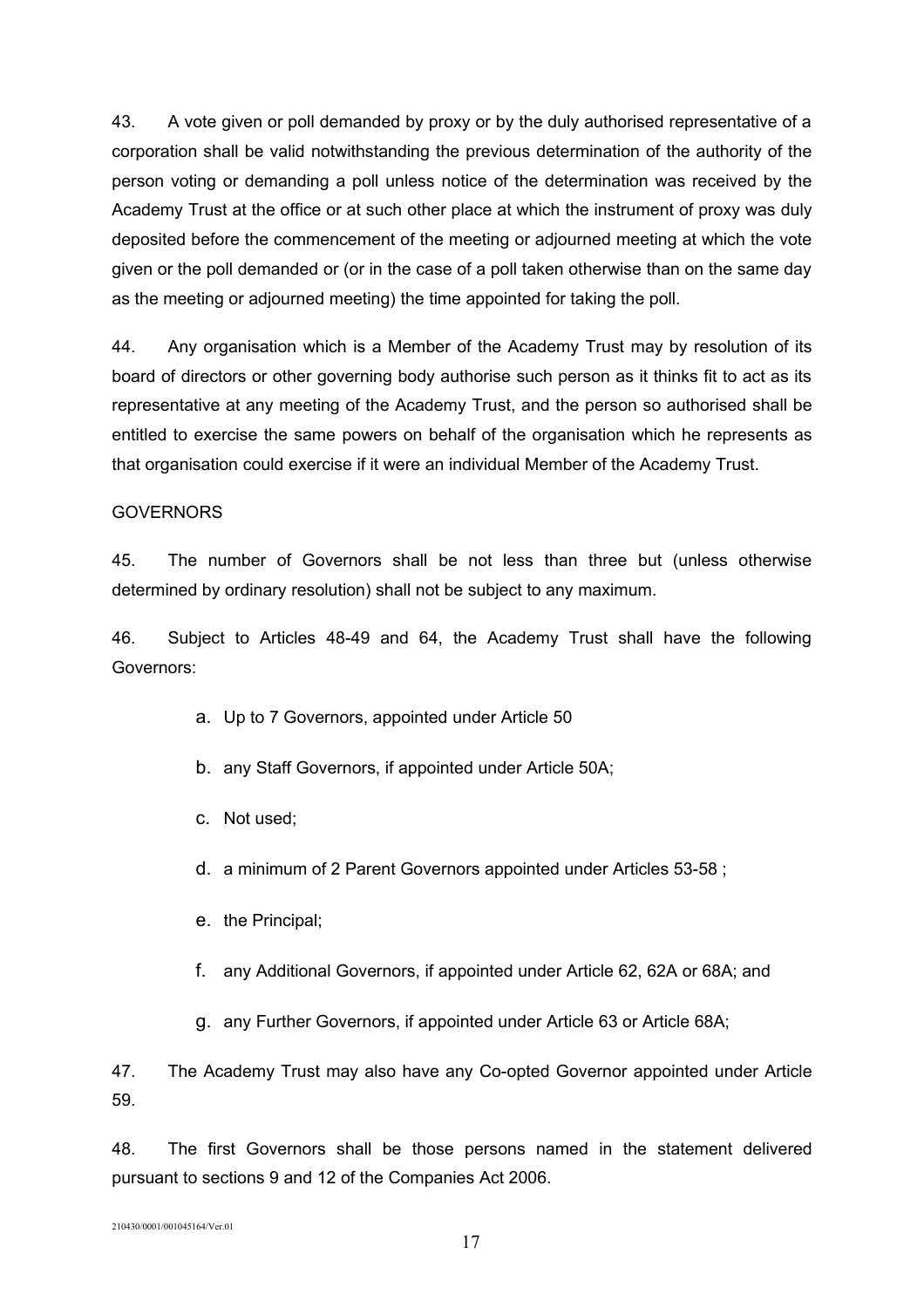49. Future Governors shall be appointed or elected, as the case may be, under these Articles. Where it is not possible for such a Governor to be appointed or elected due to the fact that an Academy has not yet been established or the Principal has not been appointed, then the relevant Article or part thereof shall not apply.

### APPOINTMENT OF GOVERNORS

50. The Members may appoint up to 7 Governors.

50A. The Members may appoint Staff Governors through such process as they may determine, provided that the total number of Governors (including the Principal) who are employees of the Academy Trust does not exceed one third of the total number of Governors.

51. Not used.

52. The Principal shall be treated for all purposes as being an ex officio Governor.

53. Subject to Article 57, the Parent Governors shall be elected by parents of registered pupils at the Academy. A Parent Governor must be a parent of a pupil at the Academy at the time when he is elected.

54. The Governing Body shall make all necessary arrangements for, and determine all other matters relating to, an election of Parent Governors, including any question of whether a person is a parent of a registered pupil at the Academy. Any election of Parent Governors which is contested shall be held by secret ballot.

55. The arrangements made for the election of a Parent Governor shall provide for every person who is entitled to vote in the election to have an opportunity to do so by post or, if he prefers, by having his ballot paper returned to the Academy Trust by a registered pupil at the Academy.

56. Where a vacancy for a Parent Governor is required to be filled by election, the Governing Body shall take such steps as are reasonably practical to secure that every person who is known to them to be a parent of a registered pupil at the Academy is informed of the vacancy and that it is required to be filled by election, informed that he is entitled to stand as a candidate, and vote at the election, and given an opportunity to do so.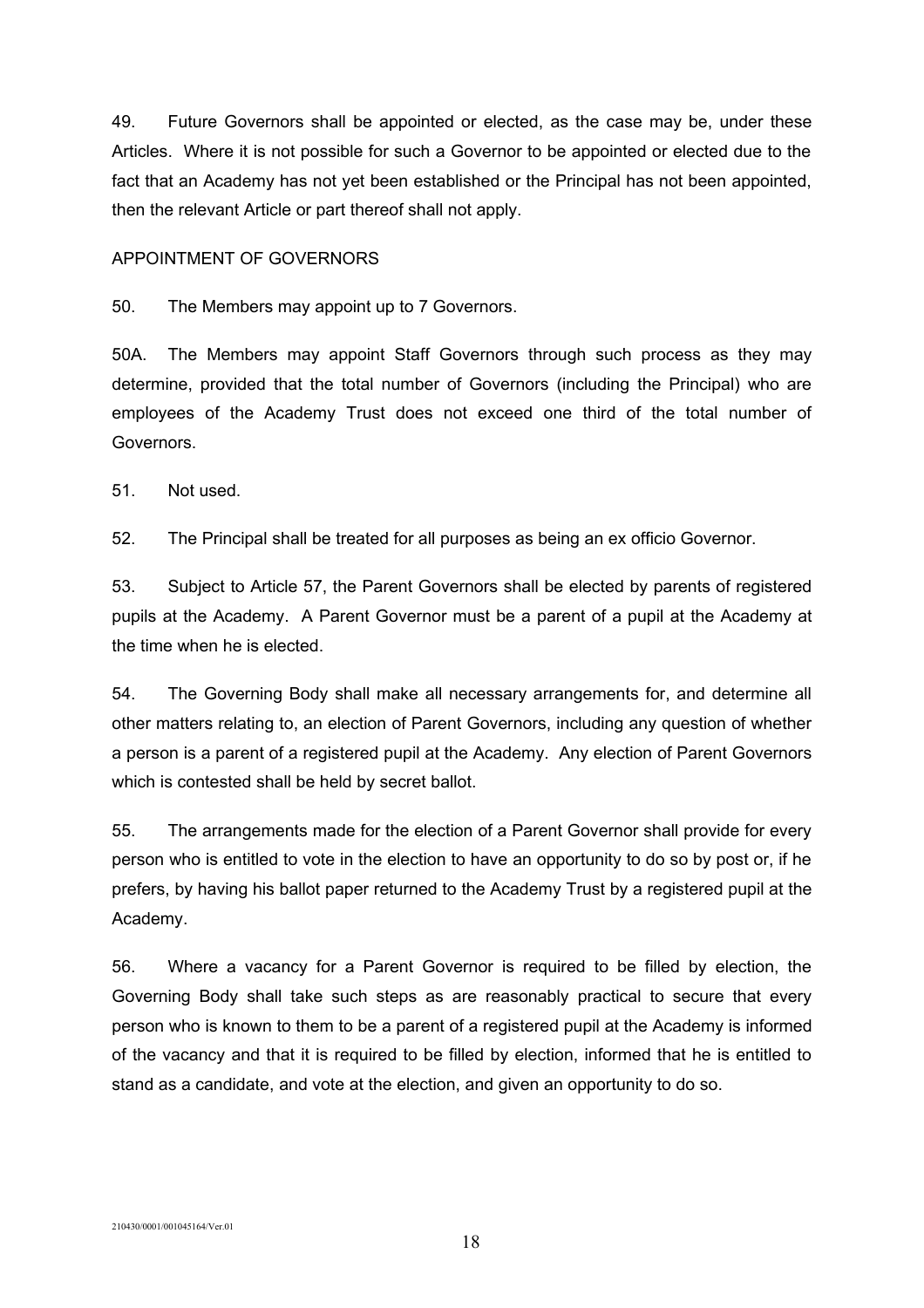57. The number of Parent Governors required shall be made up by Parent Governors appointed by the Governing Body if the number of parents standing for election is less than the number of vacancies.

58. In appointing a Parent Governor the Governing Body shall appoint a person who is the parent of a registered pupil at the Academy; or where it is not reasonably practical to do so, a person who is the parent of a child of compulsory school age.

# CO-OPTED GOVERNORS

59. The Governors may appoint up to [3] Co-opted Governors. A 'Co-opted Governor' means a person who is appointed to be a Governor by being Co-opted by Governors who have not themselves been so appointed. The Governors may not co-opt an employee of the Academy Trust as a Co-opted Governor if thereby the number of Governors who are employees of the Academy Trust would exceed one third of the total number of Governors (including the Principal).

# APPOINTMENT OF ADDITIONAL GOVERNORS

60. The Secretary of State may give a warning notice to the Governors where he is satisfied—

- i) that the standards of performance of pupils at the Academy are unacceptably low, or
- ii) that there has been a serious breakdown in the way the Academy is managed or governed, or
- iii) that the safety of pupils or staff of the Academy is threatened (whether by a breakdown of discipline or otherwise).

61. For the purposes of Article 60 a 'warning notice' is a notice in writing by the Secretary of State to the Academy Trust delivered to the Office setting out—

a) the matters referred to in Article 60;

b) the action which he requires the Governors to take in order to remedy those matters; and

c) the period within which that action is to be taken by the Governors ('the compliance period').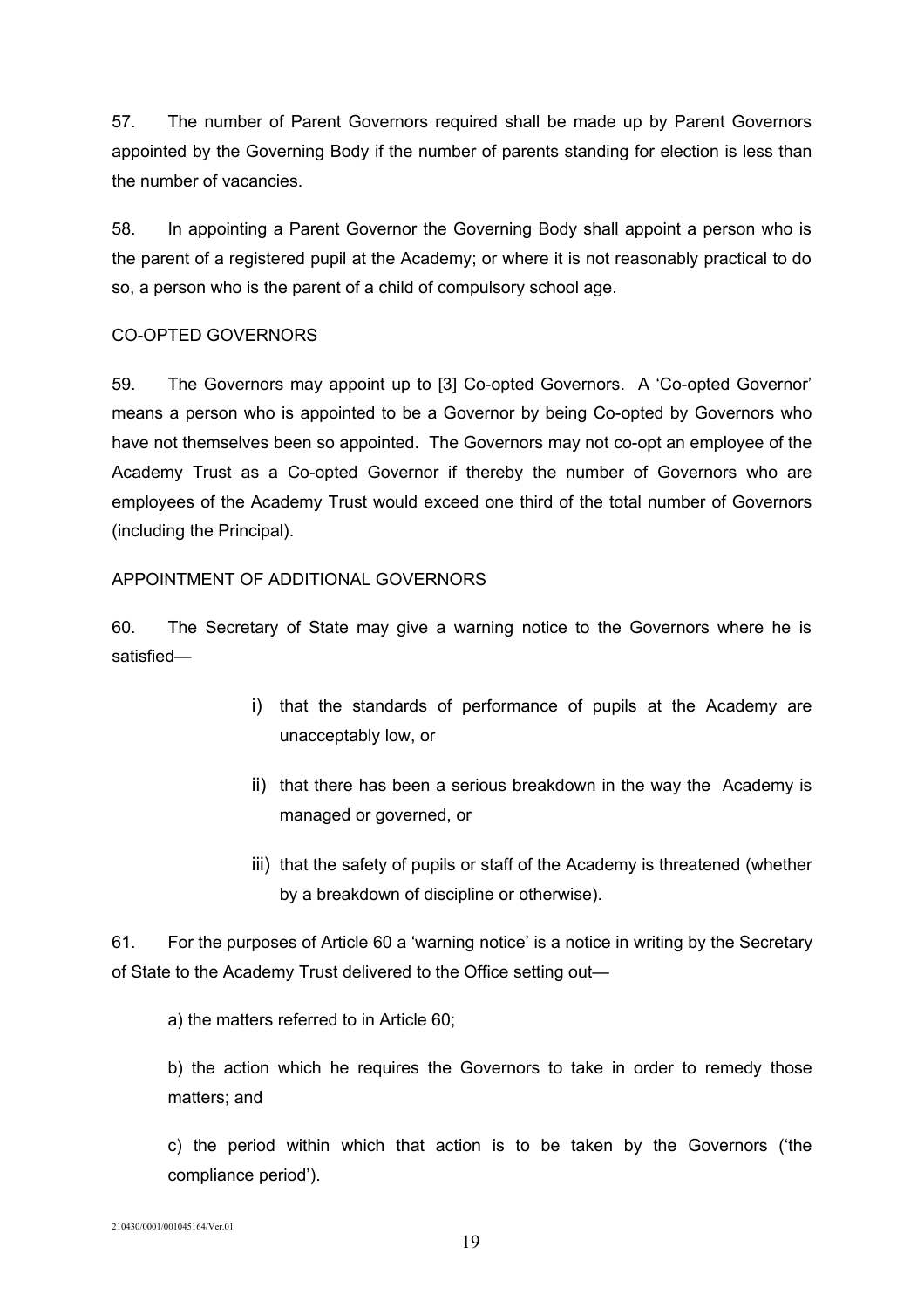62. The Secretary of State may appoint such Additional Governors as he thinks fit if the Secretary of State has:

a) given the Governors a warning notice in accordance with Article 60 ; and

b) the Governors have failed to comply, or secure compliance, with the notice to the Secretary of State's satisfaction within the compliance period.

62A The Secretary of State may also appoint such Additional Governors where following an Inspection by the Chief Inspector in accordance with the Education Act 2005 (an "Inspection") the Academy Trust receives an Ofsted grading (being a grade referred to in The Framework for School Inspection or any modification or replacement of that document for the time being in force) which amounts to a drop, either from one Inspection to the next Inspection or between any two Inspections carried out within a 5 year period, of two Ofsted grades.

63. The Secretary of State may also appoint such Further Governors as he thinks fit if a Special Measures Termination Event (as defined in the Funding Agreement) occurs in respect of the Academy or if he is satisfied that any Governor or Member of the Academy Trust is not a suitable person and he exercises his powers further to clause 91A of the Funding Agreement.

63A. An Additional or Further Governor shall become a Governor upon the Secretary of State delivering, or posting (by registered post), to the Office of the Academy Trust a notice appointing that person as an Additional or Further Governor.

64. Within 5 days of the Secretary of State appointing any Additional or Further Governors in accordance with Articles 62, 62A or 63, any Governors appointed under Article 50, and holding office immediately preceding the appointment of such Governors, shall resign immediately and the Members' power to appoint Governors under Article 50 shall remain suspended until the Secretary of State removes one or more of the Additional or Further Governors.

# TERM OF OFFICE

65. The term of office for any Governor shall be 4 years, save that this time limit shall not apply to the Principal. Subject to remaining eligible to be a particular type of Governor, any Governor may be re-appointed or re-elected.

RESIGNATION AND REMOVAL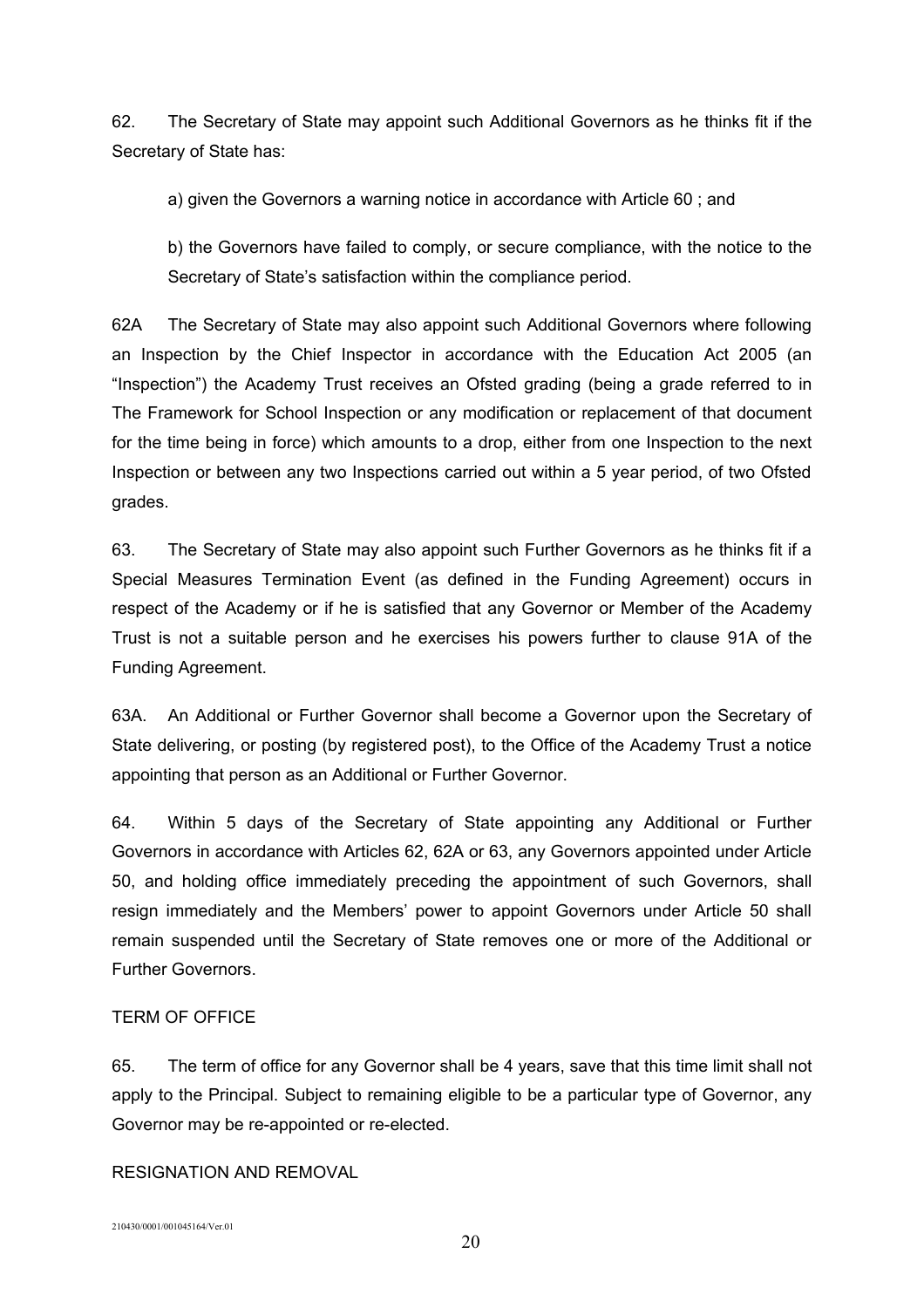66. A Governor shall cease to hold office if he resigns his office by notice to the Academy Trust (but only if at least three Governors will remain in office when the notice of resignation is to take effect).

67. A Governor shall cease to hold office if he is removed by the person or persons who appointed him. This Article does not apply in respect of a Parent Governor.

68. Where a Governor resigns his office or is removed from office, the Governor or, where he is removed from office, those removing him, shall give written notice thereof to the Secretary.

68A. Where an Additional or Further Governor appointed pursuant to Articles 62, 62A or 63 ceases to hold office as a Governor for any reason, other than being removed by the Secretary of State, the Secretary of State shall be entitled to appoint an Additional or Further Governor in his place.

# DISQUALIFICATION OF GOVERNORS

69. No person shall be qualified to be a Governor unless he is aged 18 or over at the date of his election or appointment. No current pupil of the Academy shall be a Governor.

70. A Governor shall cease to hold office if he becomes incapable by reason of mental disorder, illness or injury of managing or administering his own affairs.

71. A Governor shall cease to hold office if he is absent without the permission of the Governors from all their meetings held within a period of six months and the Governors resolve that his office be vacated.

72. A person shall be disqualified from holding or continuing to hold office as a Governor if—

> a) his estate has been sequestrated and the sequestration has not been discharged, annulled or reduced; or

b) he is the subject of a bankruptcy restrictions order or an interim order.

73. A person shall be disqualified from holding or continuing to hold office as a Governor at any time when he is subject to a disqualification order or a disqualification undertaking under the Company Directors Disqualification Act 1986 or to an order made under section 429(2)(b) of the Insolvency Act 1986 (failure to pay under county court administration order).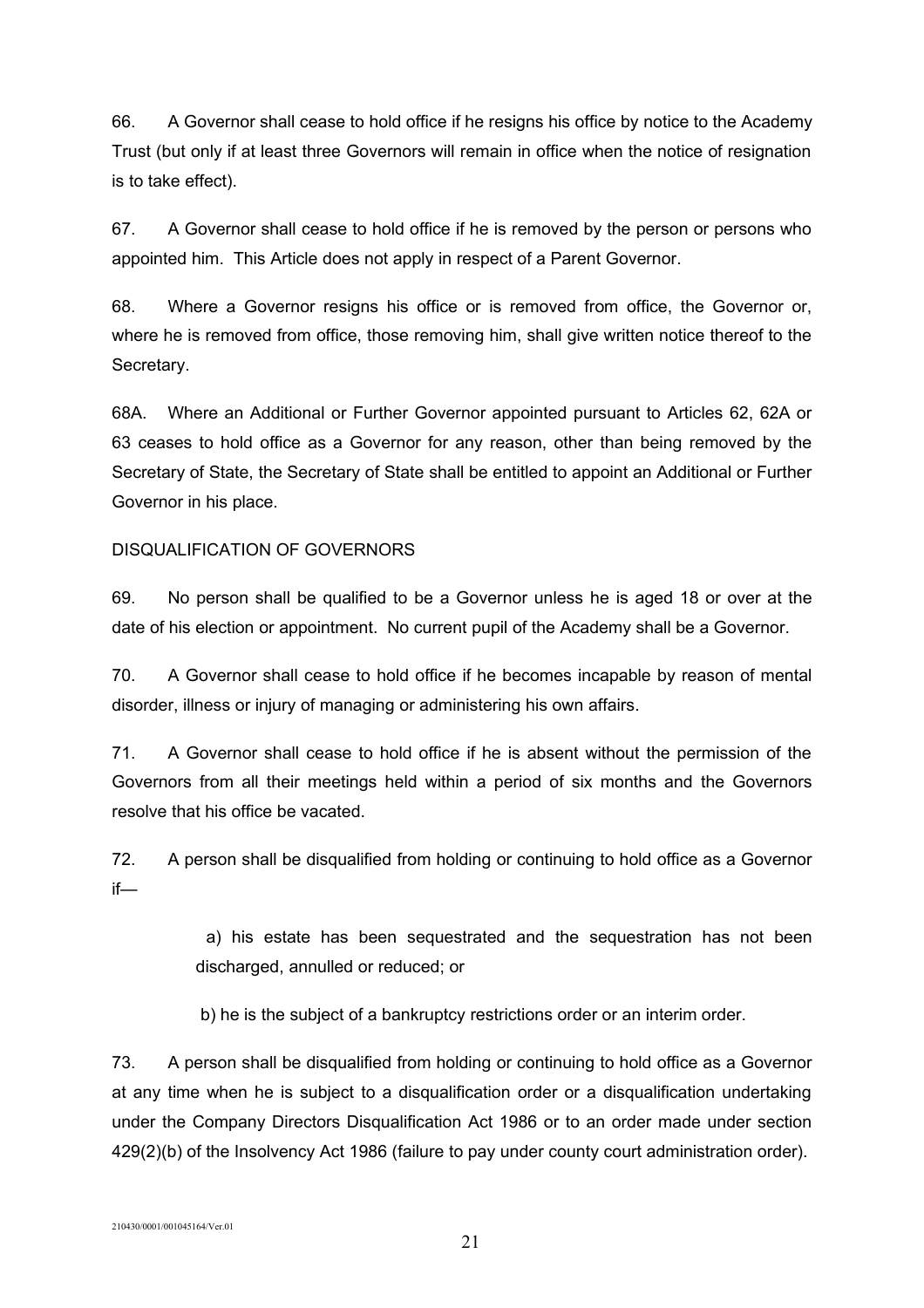74. A Governor shall cease to hold office if he ceases to be a Governor by virtue of any provision in the Companies Act 2006 or is disqualified from acting as a trustee by virtue of section 72 of the Charities Act 1993 (or any statutory re-enactment or modification of that provision).

75. A person shall be disqualified from holding or continuing to hold office as a Governor if he has been removed from the office of charity trustee or trustee for a charity by an order made by the Charity Commission or the High Court on the grounds of any misconduct or mismanagement in the administration of the charity for which he was responsible or to which he was privy, or which he by his conduct contributed to or facilitated.

76. A person shall be disqualified from holding or from continuing to hold office as a Governor at any time when he is:

> a) included in the list kept by the Secretary of State under section 1 of the Protection of Children Act 1999; or

> b) disqualified from working with children in accordance with Section 35 of the Criminal Justice and Court Services Act 2000; or

> c) barred from regulated activity relating to children (within the meaning of section 3(2) of the Safeguarding Vulnerable Groups Act 2006)

77. A person shall be disqualified from holding or continuing to hold office as a Governor if he is a person in respect of whom a direction has been made under section 142 of the Education Act 2002 or is subject to any prohibition or restriction which takes effect as if contained in such a direction.

78. A person shall be disqualified from holding or continuing to hold office as a Governor where he has, at any time, been convicted of any criminal offence, excluding any that have been spent under the Rehabilitation of Offenders Act 1974 as amended, and excluding any offence for which the maximum sentence is a fine or a lesser sentence except where a person has been convicted of any offence which falls under section 72 of the Charities Act 1993.

79. After the Academy has opened, a person shall be disqualified from holding or continuing to hold office as a Governor if he has not provided to the chairman of the Governors a criminal records certificate at an enhanced disclosure level under section 113B of the Police Act 1997. In the event that the certificate discloses any information which would in the opinion of either the chairman or the Principal confirm their unsuitability to work with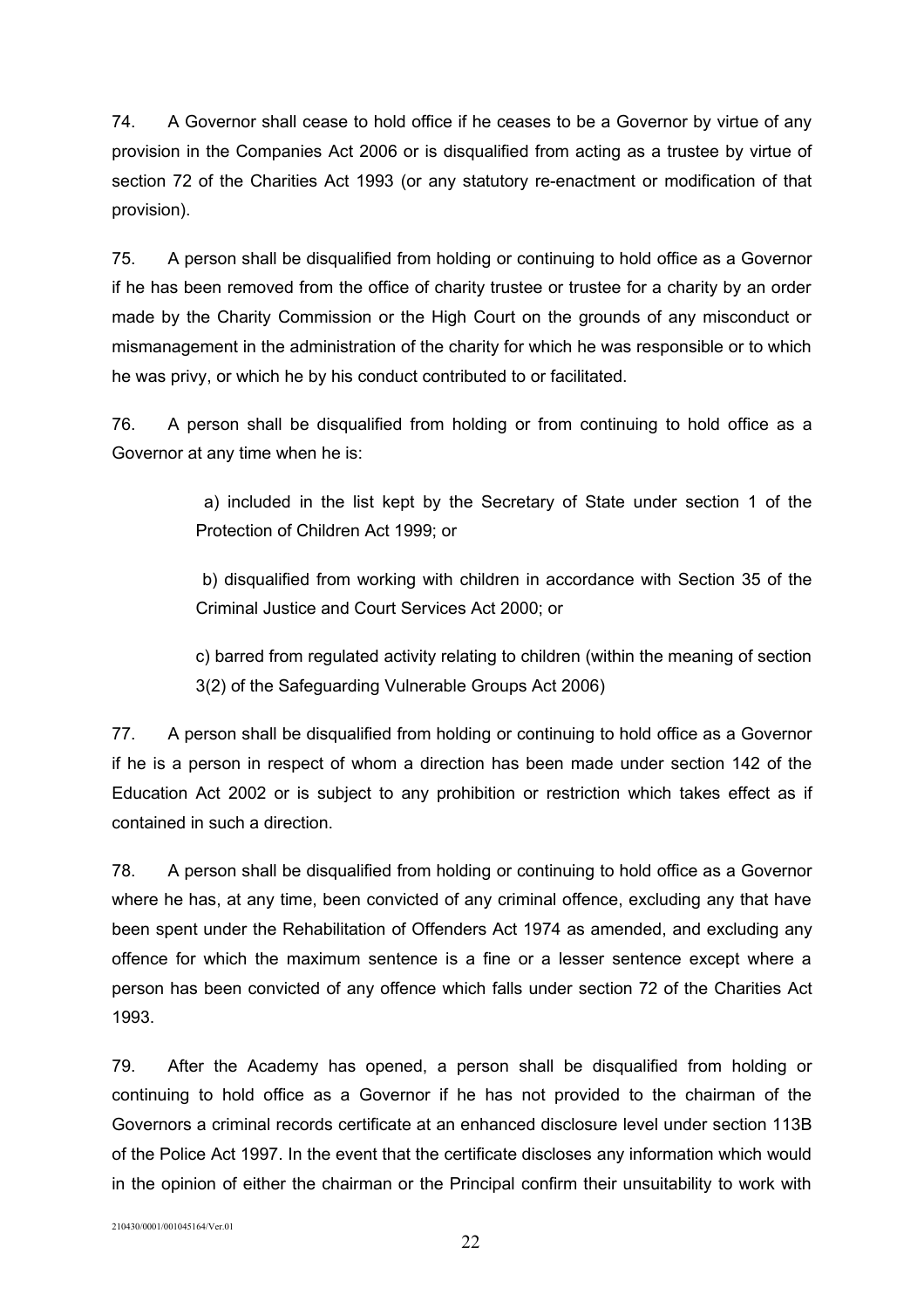children that person shall be disqualified. If a dispute arises as to whether a person shall be disqualified, a referral shall be made to the Secretary of State to determine the matter. The determination of the Secretary of State shall be final.

80. Where, by virtue of these Articles a person becomes disqualified from holding, or continuing to hold office as a Governor; and he is, or is proposed, to become such a Governor, he shall upon becoming so disqualified give written notice of that fact to the Secretary.

81. Articles 69 to 80 and Articles 98-99 also apply to any member of any committee of the Governors who is not a Governor.

# SECRETARY TO THE GOVERNORS

82. The Secretary shall be appointed by the Governors for such term, at such remuneration and upon such conditions as they may think fit; and any Secretary so appointed may be removed by them. The Secretary shall not be a Governor or a Principal. Notwithstanding this Article, the Governors may, where the Secretary fails to attend a meeting of theirs, appoint any one of their number or any other person to act as Secretary for the purposes of that meeting.

# CHAIRMAN AND VICE-CHAIRMAN OF THE GOVERNORS

83. The Governors shall each school year, at their first meeting in that year, elect a chairman and a vice-chairman from among their number. A Governor who is employed by the Academy Trust shall not be eligible for election as chairman or vice-chairman.

84. Subject to Article 85, the chairman or vice-chairman shall hold office as such until his successor has been elected in accordance with Article 86.

85. The chairman or vice-chairman may at any time resign his office by giving notice in writing to the Secretary. The chairman or vice-chairman shall cease to hold office if—

- a) he ceases to be a Governor;
- b) he is employed by the Academy Trust;
- c) he is removed from office in accordance with these Articles; or
- d) in the case of the vice-chairman, he is elected in accordance with these Articles to fill a vacancy in the office of chairman.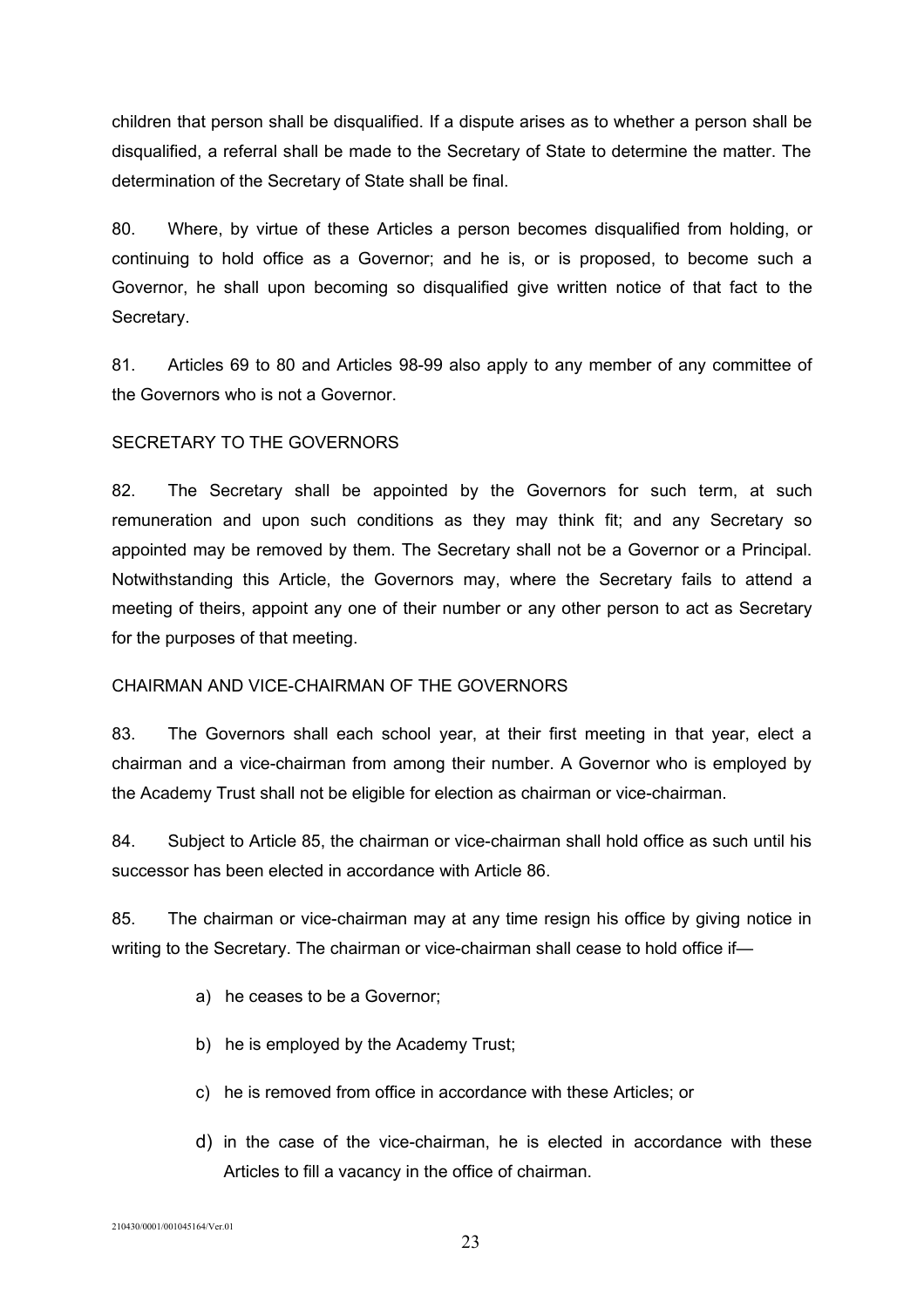86. Where by reason of any of the matters referred to in Article 85, a vacancy arises in the office of chairman or vice-chairman, the Governors shall at their next meeting elect one of their number to fill that vacancy.

87. Where the chairman is absent from any meeting or there is at the time a vacancy in the office of the chairman, the vice-chairman shall act as the chair for the purposes of the meeting.

88. Where in the circumstances referred to in Article 87 the vice-chairman is also absent from the meeting or there is at the time a vacancy in the office of vice-chairman, the Governors shall elect one of their number to act as a chairman for the purposes of that meeting, provided that the Governor elected shall not be a person who is employed by the Academy Trust.

89. The Secretary shall act as chairman during that part of any meeting at which the chairman is elected.

90. Any election of the chairman or vice-chairman which is contested shall be held by secret ballot.

91. The Governors may remove the chairman or vice-chairman from office in accordance with these Articles.

92. A resolution to remove the chairman or vice-chairman from office which is passed at a meeting of the Governors shall not have effect unless—

> a) it is confirmed by a resolution passed at a second meeting of the Governors held not less than fourteen days after the first meeting; and

> b) the matter of the chairman's or vice-chairman's removal from office is specified as an item of business on the agenda for each of those meetings.

93. Before the Governors resolve at the relevant meeting on whether to confirm the resolution to remove the chairman or vice-chairman from office, the Governor or Governors proposing his removal shall at that meeting state their reasons for doing so and the chairman or vice-chairman shall be given an opportunity to make a statement in response.

### POWERS OF GOVERNORS

94. Subject to provisions of the Companies Act 2006, the Articles and to any directions given by special resolution, the business of the Academy Trust shall be managed by the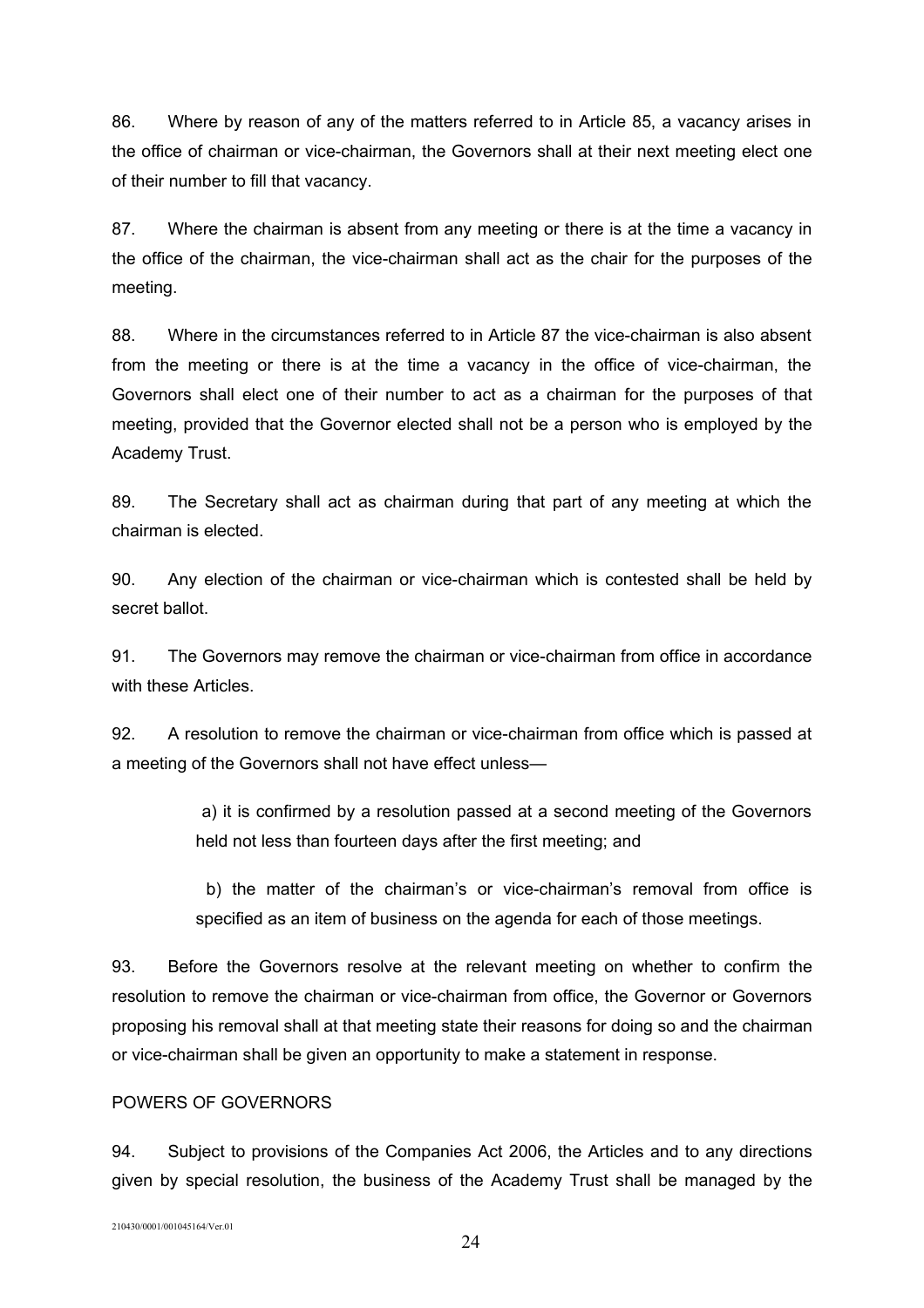Governors who may exercise all the powers of the Academy Trust. No alteration of the Articles and no such direction shall invalidate any prior act of the Governors which would have been valid if that alteration had not been made or that direction had not been given. The powers given by this Article shall not be limited by any special power given to the Governors by the Articles and a meeting of Governors at which a quorum is present may exercise all the powers exercisable by the Governors.

95. In addition to all powers hereby expressly conferred upon them and without detracting from the generality of their powers under the Articles the Governors shall have the following powers, namely:

> a) to expend the funds of the Academy Trust in such manner as they shall consider most beneficial for the achievement of the Object and to invest in the name of the Academy Trust such part of the funds as they may see fit and to direct the sale or transposition of any such investments and to expend the proceeds of any such sale in furtherance of the Object; and

b) to enter into contracts on behalf of the Academy Trust.

96. In the exercise of their powers and functions, the Governors may consider any advice given by the Principal and any other executive officer.

97. Any bank account in which any money of the Academy Trust is deposited shall be operated by the Governors in the name of the Academy Trust. All cheques and orders for the payment of money from such an account shall be signed by at least two signatories authorised by the Governors.

### CONFLICTS OF INTEREST

98. Any Governor who has or can have any direct or indirect duty or personal interest (including but not limited to any Personal Financial Interest) which conflicts or may conflict with his duties as a Governor shall disclose that fact to the Governors as soon as he becomes aware of it. A Governor must absent himself from any discussions of the Governors in which it is possible that a conflict will arise between his duty to act solely in the interests of the Academy Trust and any duty or personal interest (including but not limited to any Personal Financial Interest).

99. For the purpose of Article 98, a Governor has a Personal Financial Interest in the employment or remuneration of, or the provision of any other benefit to, that Governor as permitted by and as defined by articles **6.5-6.10**.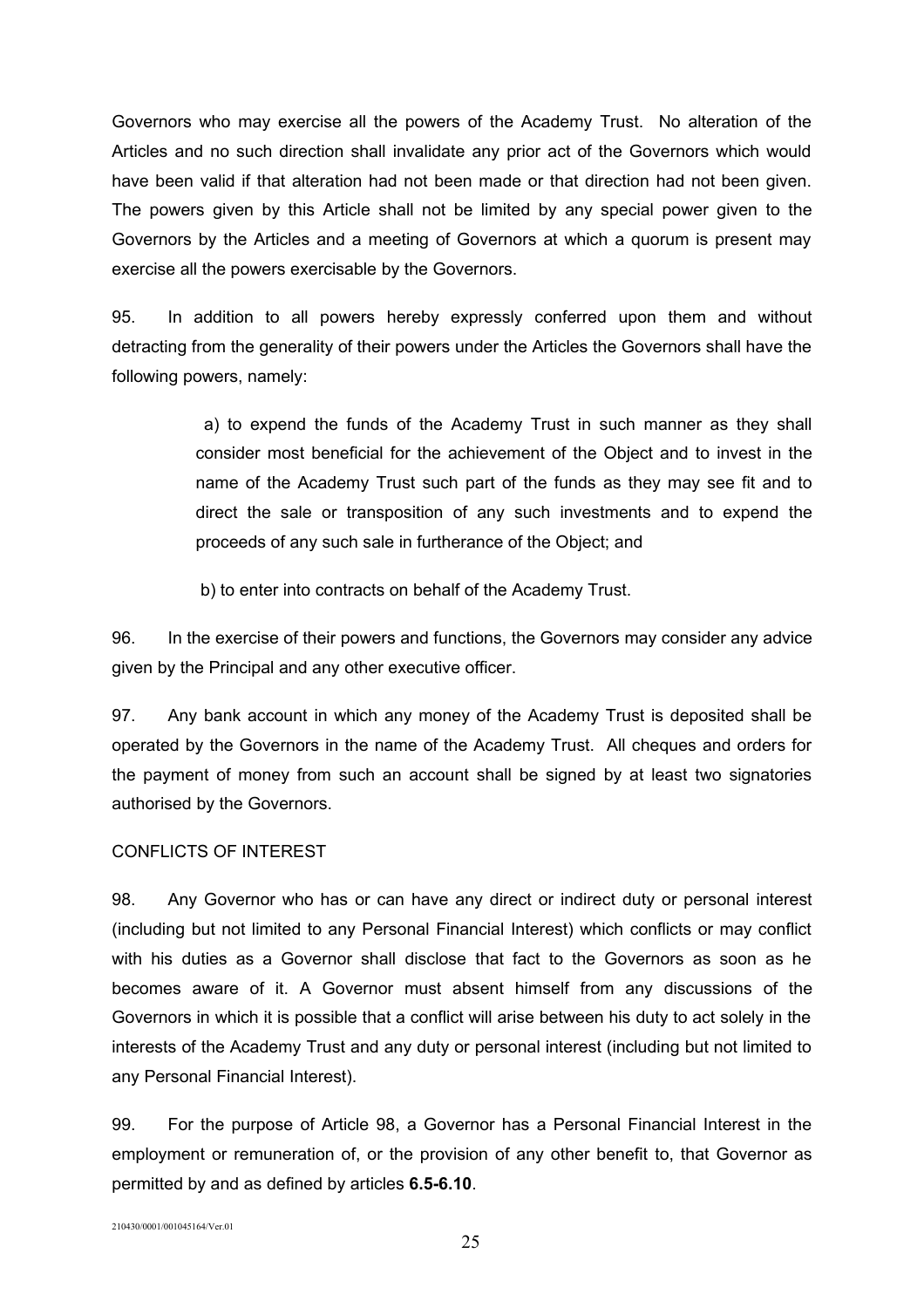### THE MINUTES

100. The minutes of the proceedings of a meeting of the Governors shall be drawn up and entered into a book kept for the purpose by the person acting as Secretary for the purposes of the meeting; and shall be signed (subject to the approval of the Governors) at the same or next subsequent meeting by the person acting as chairman thereof. The minutes shall include a record of:

a) all appointments of officers made by the Governors; and

 b) all proceedings at meetings of the Academy Trust and of the Governors and of committees of Governors including the names of the Governors present at each such meeting.

### **COMMITTEES**

101. Subject to these Articles, the Governors may establish any committee. Subject to these Articles, the constitution, membership and proceedings of any committee shall be determined by the Governors. The establishment, terms of reference, constitution and membership of any committee of the Governors shall be reviewed at least once in every twelve months. The membership of any committee of the Governors may include persons who are not Governors, provided that a majority of members of any such committee shall be Governors. The Governors may determine that some or all of the members of a committee who are not Governors shall be entitled to vote in any proceedings of the committee. No vote on any matter shall be taken at a meeting of a committee of the Governors unless the majority of members of the committee present are Governors.

#### DELEGATION

102. The Governors may delegate to any Governor, committee, the Principal or any other holder of an executive office, such of their powers or functions as they consider desirable to be exercised by them. Any such delegation may be made subject to any conditions the Governors may impose and may be revoked or altered.

103. Where any power or function of the Governors is exercised by any committee, any Governor, Principal or any other holder of an executive office, that person or committee shall report to the Governors in respect of any action taken or decision made with respect to the exercise of that power or function at the meeting of the Governors immediately following the taking of the action or the making of the decision.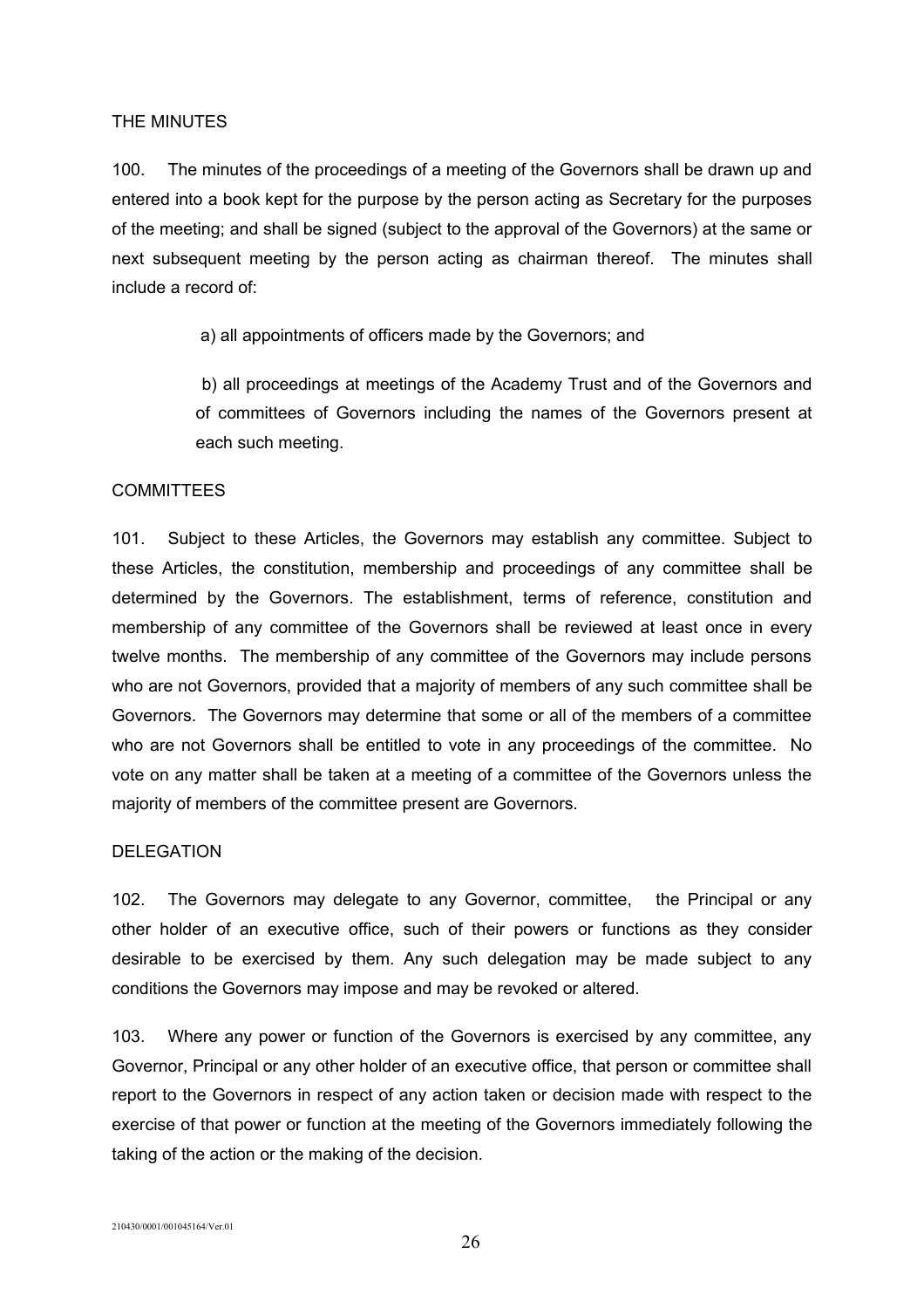### PRINCIPAL

104. The Governors shall appoint the Principal. The Governors may delegate such powers and functions as they consider are required by the Principal for the internal organisation, management and control of the Academy (including the implementation of all policies approved by the Governors and for the direction of the teaching and curriculum at the Academy).

### MEETINGS OF THE GOVERNORS

105. Subject to these Articles, the Governors may regulate their proceedings as they think fit.

106. The Governors shall hold at least three meetings in every school year. Meetings of the Governors shall be convened by the Secretary. In exercising his functions under this Article the Secretary shall comply with any direction—

a) given by the Governors; or

 b) given by the chairman of the Governors or, in his absence or where there is a vacancy in the office of chairman, the vice-chairman of the Governors, so far as such direction is not inconsistent with any direction given as mentioned in (a).

107. Any three Governors may, by notice in writing (including by Electronic Means) given to the Secretary, requisition a meeting of the Governors; and it shall be the duty of the Secretary to convene such a meeting as soon as is reasonably practicable.

108. Each Governor shall be given at least fourteen clear days before the date of a meeting –

> a) notice in writing thereof, (including by Electronic Means) signed by the Secretary, and sent to each Governor at the address provided by each Governor from time to time; and

b) a copy of the agenda for the meeting;

provided that where the chairman or, in his absence or where there is a vacancy in the office of chairman, the vice-chairman, so determines on the ground that there are matters demanding urgent consideration, it shall be sufficient if the written notice of a meeting, and the copy of the agenda thereof are given within such shorter period as he directs.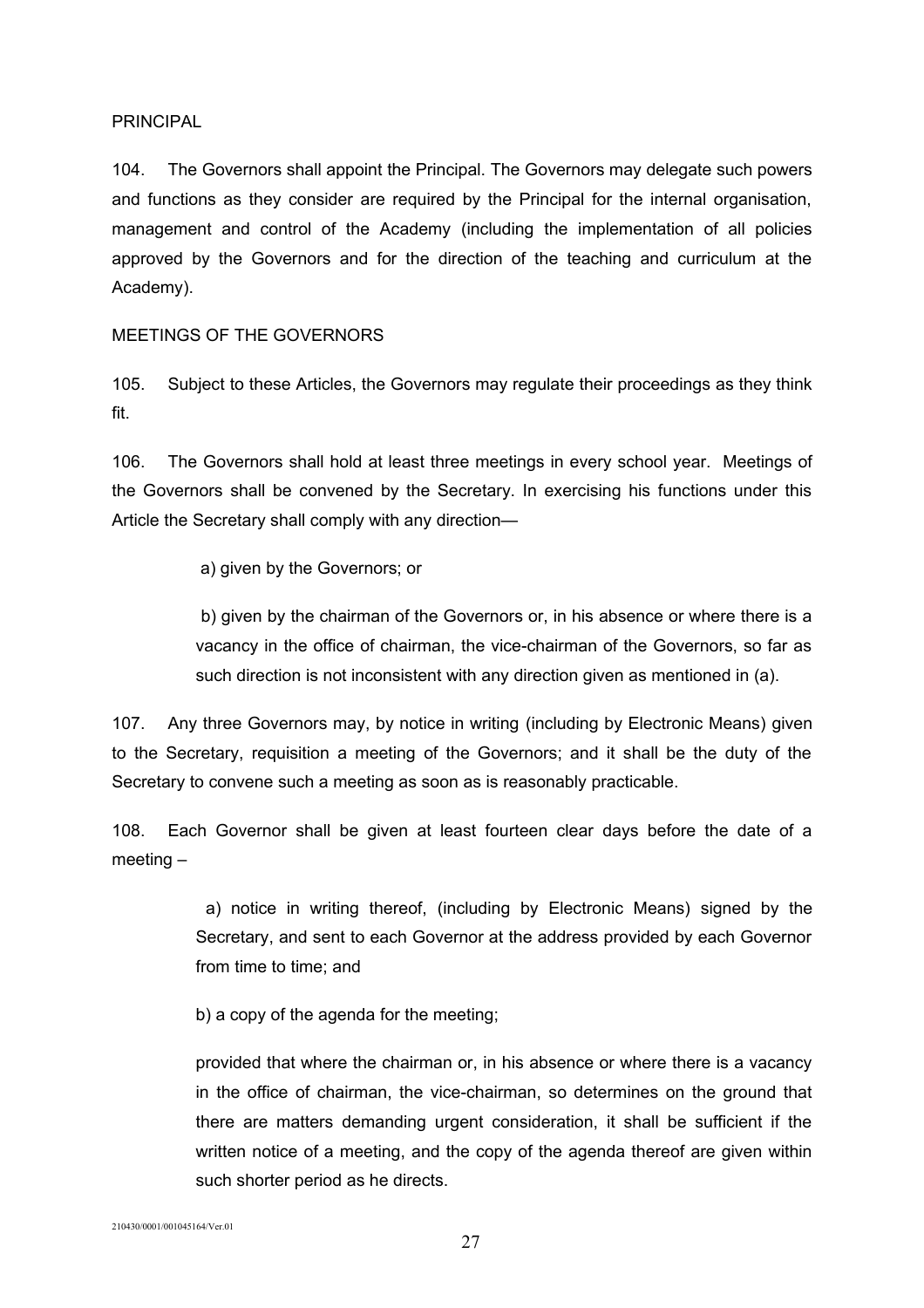109. The convening of a meeting and the proceedings conducted thereat shall not be invalidated by reason of any individual not having received written notice of the meeting or a copy of the agenda thereof.

110. A resolution to rescind or vary a resolution carried at a previous meeting of the Governors shall not be proposed at a meeting of the Governors unless the consideration of the rescission or variation of the previous resolution is a specific item of business on the agenda for that meeting.

111. A meeting of the Governors shall be terminated forthwith if—

- (a) the Governors so resolve; or
- (b) the number of Governors present ceases to constitute a quorum for a meeting of the Governors in accordance with Article 114 , subject to Article 116 .

112. Where in accordance with Article 111 a meeting is not held or is terminated before all the matters specified as items of business on the agenda for the meeting have been disposed of, a further meeting shall be convened by the Secretary as soon as is reasonably practicable, but in any event within seven days of the date on which the meeting was originally to be held or was so terminated.

113. Where the Governors resolve in accordance with Article 111 to adjourn a meeting before all the items of business on the agenda have been disposed of, the Governors shall before doing so determine the time and date at which a further meeting is to be held for the purposes of completing the consideration of those items, and they shall direct the Secretary to convene a meeting accordingly.

114. Subject to Article 116 the quorum for a meeting of the Governors, and any vote on any matter thereat, shall be any three Governors, or, where greater, any one third (rounded up to a whole number) of the total number of Governors holding office at the date of the meeting. If the Secretary of State has appointed Additional or Further Governors then a majority of the quorum must be made up of Additional or Further Governors.

115. The Governors may act notwithstanding any vacancies in their number, but, if the numbers of Governors is less than the number fixed as the quorum, the continuing Governors may act only for the purpose of filling vacancies or of calling a general meeting.

116. The quorum for the purposes of—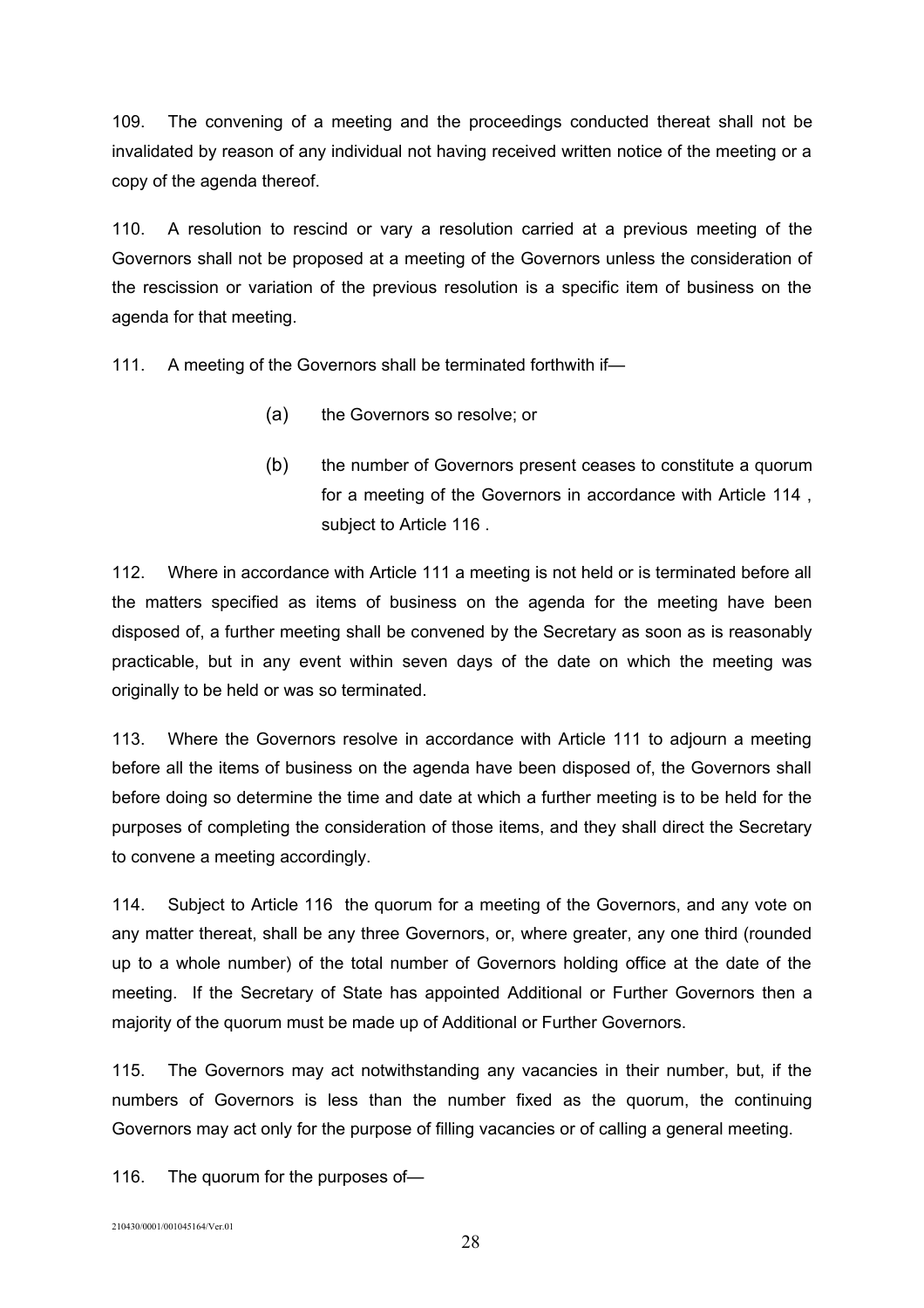- a. appointing a parent Governor under Article 57;
- b. any vote on the removal of a Governor in accordance with Article 67;
- c. any vote on the removal of the chairman of the Governors in accordance with Article 91;

shall be any two-thirds (rounded up to a whole number) of the persons who are at the time Governors entitled to vote on those respective matters.

117. Subject to these Articles, every question to be decided at a meeting of the Governors shall be determined by a majority of the votes of the Governors present and voting on the question. Every Governor shall have one vote.

118. Subject to Article 114-116, where there is an equal division of votes, the chairman of the meeting shall have a casting vote in addition to any other vote he may have.

119. The proceedings of the Governors shall not be invalidated by

- a. any vacancy among their number; or
- b. any defect in the election, appointment or nomination of any Governor.

120.1 A resolution in writing, (including by Electronic Means) signed or approved by all the Governors entitled to receive notice of a meeting of Governors or of a committee of Governors, shall be valid and effective as if it had been passed at a meeting of Governors or (as the case may be) a committee of Governors duly convened and held.

120.2 Such a resolution may if in writing consist of several documents in the same form, each signed by one or more of the Governors.

120.3 Such a resolution, if passed by Electronic Means, shall comply with the following conditions:

> 120.3.1 approval from each Governor must be received by one person being either such person as all the Governors have nominated in advance for that purpose or such other person as volunteers if necessary ("the Recipient"), which person may, for the avoidance of doubt, be one of the Governors;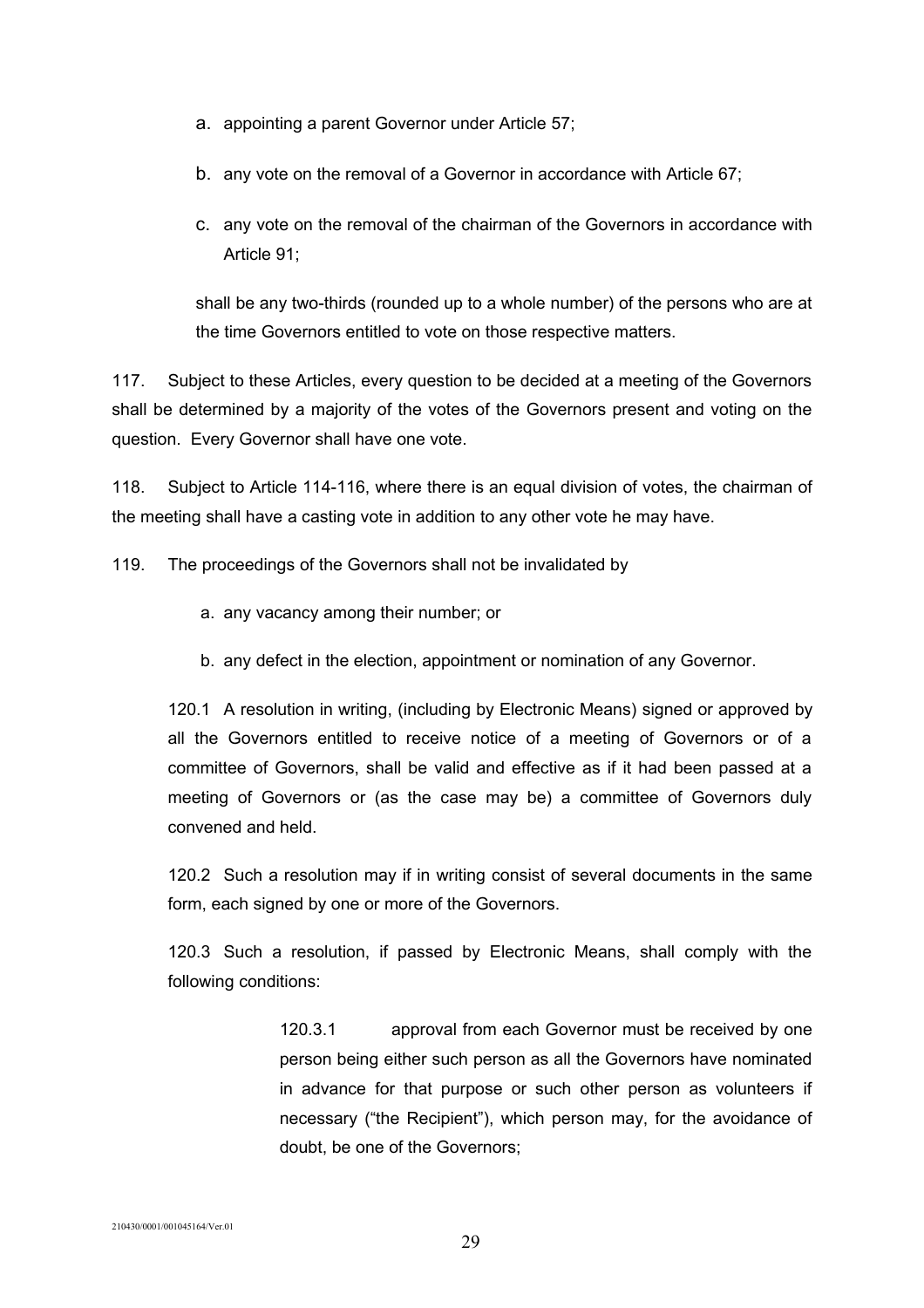120.3.2 following receipt of responses from all of the Governors, the Recipient must communicate to all the Governors (by any means) whether the resolution has been formally approved by the Governors in accordance with this Article 120.3;

120.3.3 the date of the decision shall be the date of the communication from the Recipient confirming formal approval; and

120.3.4 the Recipient must prepare a minute of the decision in accordance with Article 100 (minutes).

121. Subject to Article122, the Governors shall ensure that a copy of:

- a. the agenda for every meeting of the Governors;
- b. the draft minutes of every such meeting, if they have been approved by the person acting as chairman of that meeting;
- c. the signed minutes of every such meeting; and

d. any report, document or other paper considered at any such meeting,

are, as soon as is reasonably practicable, made available at the Academy to persons wishing to inspect them.

122. There may be excluded from any item required to be made available in pursuance of Article 121, any material relating to—

> a. a named teacher or other person employed, or proposed to be employed, at the Academy;

b. a named pupil at, or candidate for admission to, the Academy; and

 c. any matter which, by reason of its nature, the Governors are satisfied should remain confidential.

123. Any Governor shall be able to participate in meetings of the Governors by telephone or video conference or other means by which participants can communicate simultaneously provided that: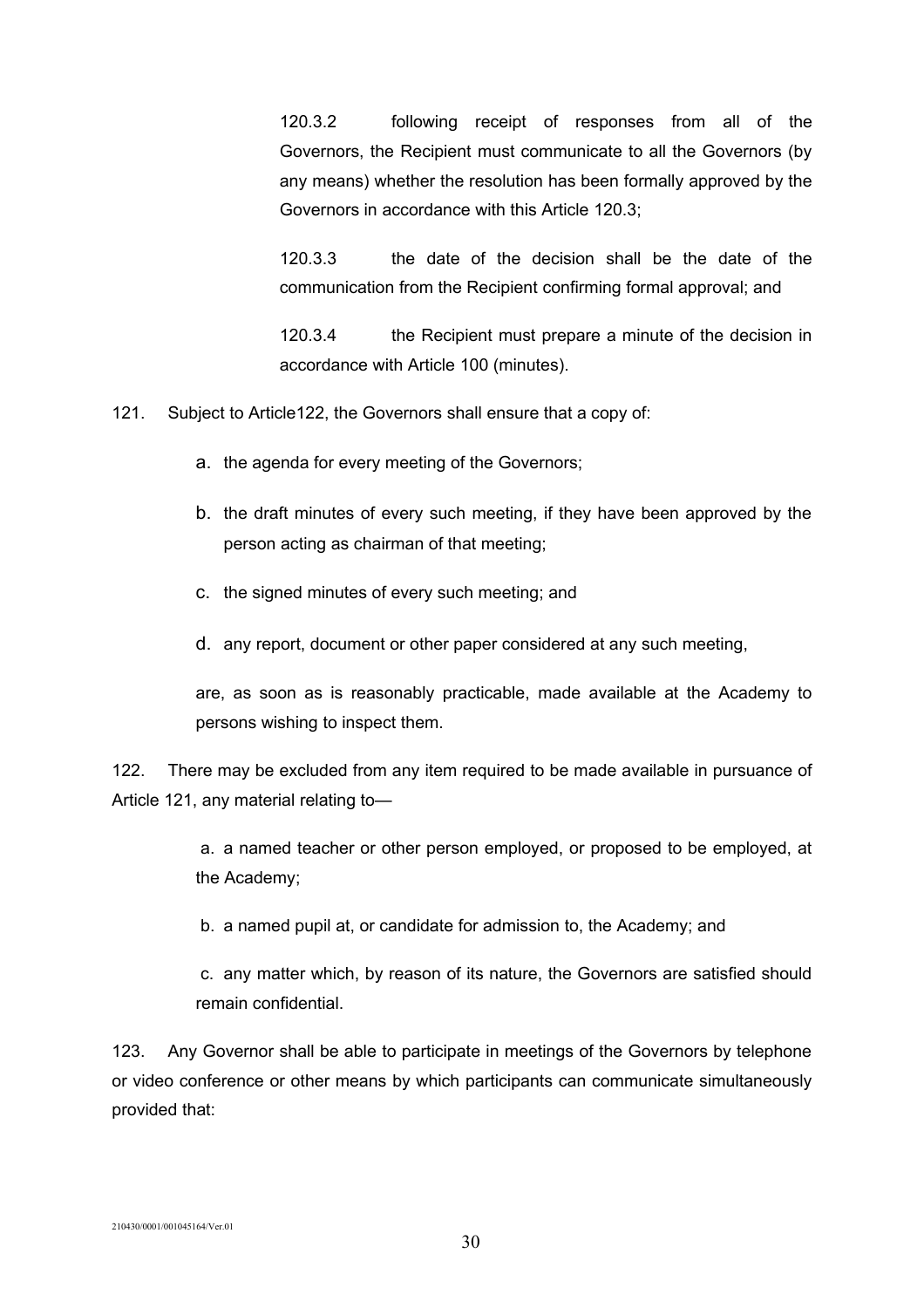a. he has given notice of his intention to do so detailing the telephone number on which he can be reached and/or appropriate details of the video conference suite from which he shall be taking part at the time of the meeting at least 48 hours before the meeting; and

 b. the Governors have access to the appropriate equipment if after all reasonable efforts it does not prove possible for the person to participate by telephone or video conference the meeting may still proceed with its business provided it is otherwise quorate.

#### PATRONS AND HONORARY OFFICERS

124. The Governors may from time to time appoint any person whether or not a Member of the Academy Trust to be a patron of the Academy Trust or to hold any honorary office and may determine for what period he is to hold such office.

### THE SEAL

125. The seal, if any, shall only be used by the authority of the Governors or of a committee of Governors authorised by the Governors. The Governors may determine who shall sign any instrument to which the seal is affixed and unless otherwise so determined it shall be signed by a Governor and by the Secretary or by a second Governor.

#### **ACCOUNTS**

126. Accounts shall be prepared in accordance with the relevant Statement of Recommended Practice as if the Academy Trust was a non-exempt charity and Parts 15 and 16 of the Companies Act 2006 and shall file these with the Secretary of State and the Principal Regulator by 31 December each Academy Financial Year.

#### ANNUAL REPORT

127. The Governors shall prepare its Annual Report in accordance with the Statement of Recommended Practice as if the Academy Trust was a non-exempt charity and shall file these with the Secretary of State and the Principal Regulator by 31 December each Academy Financial Year.

### ANNUAL RETURN

128. The Governors shall comply with their obligations under Part 24 of the Companies Act 2006 (or any statutory re-enactment or modification of that Act) with regard to the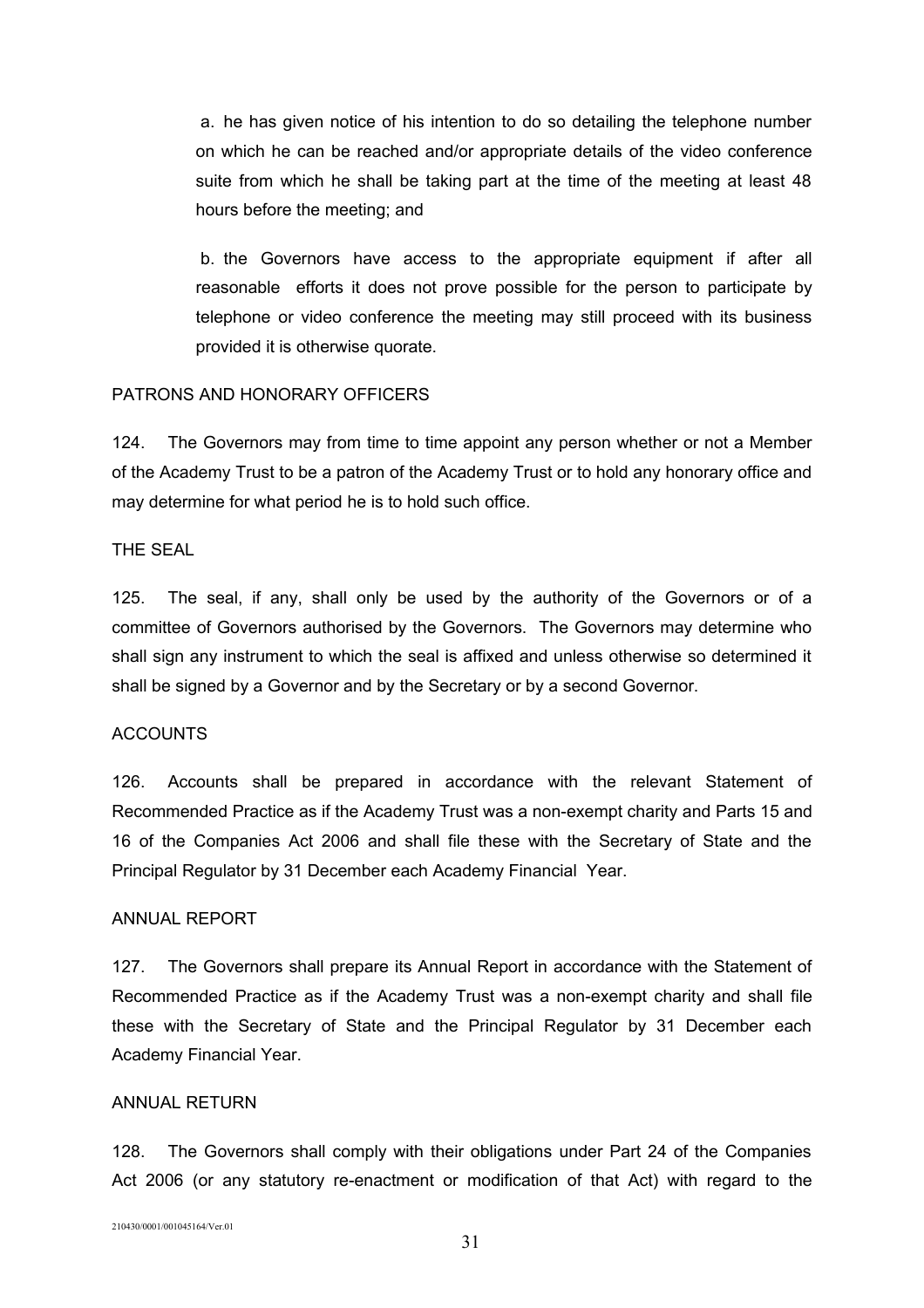preparation of an annual return to the Registrar of Companies and in accordance with the Statement of Recommended Practice as if the Academy Trust was a non-exempt charity and to the Secretary of State and the Principal Regulator by 31 December each Academy Financial Year.

### **NOTICES**

129. Any notice to be given to or by any person pursuant to the Articles (other than a notice calling a meeting of the Governors) shall be in writing or shall be given using electronic communications to an address for the time being notified for that purpose to the person giving the notice. In these Articles, "Address" in relation to electronic communications, includes a number or address used for the purposes of such communications.

130. A notice may be given by the Academy Trust to a Member either personally or by sending it by post in a prepaid envelope addressed to the Member at his registered address or by leaving it at that address or by giving it using electronic communications to an address for the time being notified to the Academy Trust by the Member. A Member whose registered address is not within the United Kingdom and who gives to the Academy Trust an address within the United Kingdom at which notices may be given to him, or an address to which notices may be sent using electronic communications, shall be entitled to have notices given to him at that address, but otherwise no such Member shall be entitled to receive any notice from the Academy Trust.

131. A Member present, either in person or by proxy, at any meeting of the Academy Trust shall be deemed to have received notice of the meeting and, where necessary, of the purposes for which it was called.

132. Proof that an envelope containing a notice was properly addressed, prepaid and posted shall be conclusive evidence that the notice was given. Proof that a notice contained in an electronic communication was sent in accordance with guidance issued by the Institute of Chartered Secretaries and Administrators shall be conclusive evidence that the notice was given. A notice shall be deemed to be given at the expiration of 48 hours after the envelope containing it was posted or, in the case of a notice contained in an electronic communication, at the expiration of 48 hours after the time it was sent.

#### INDEMNITY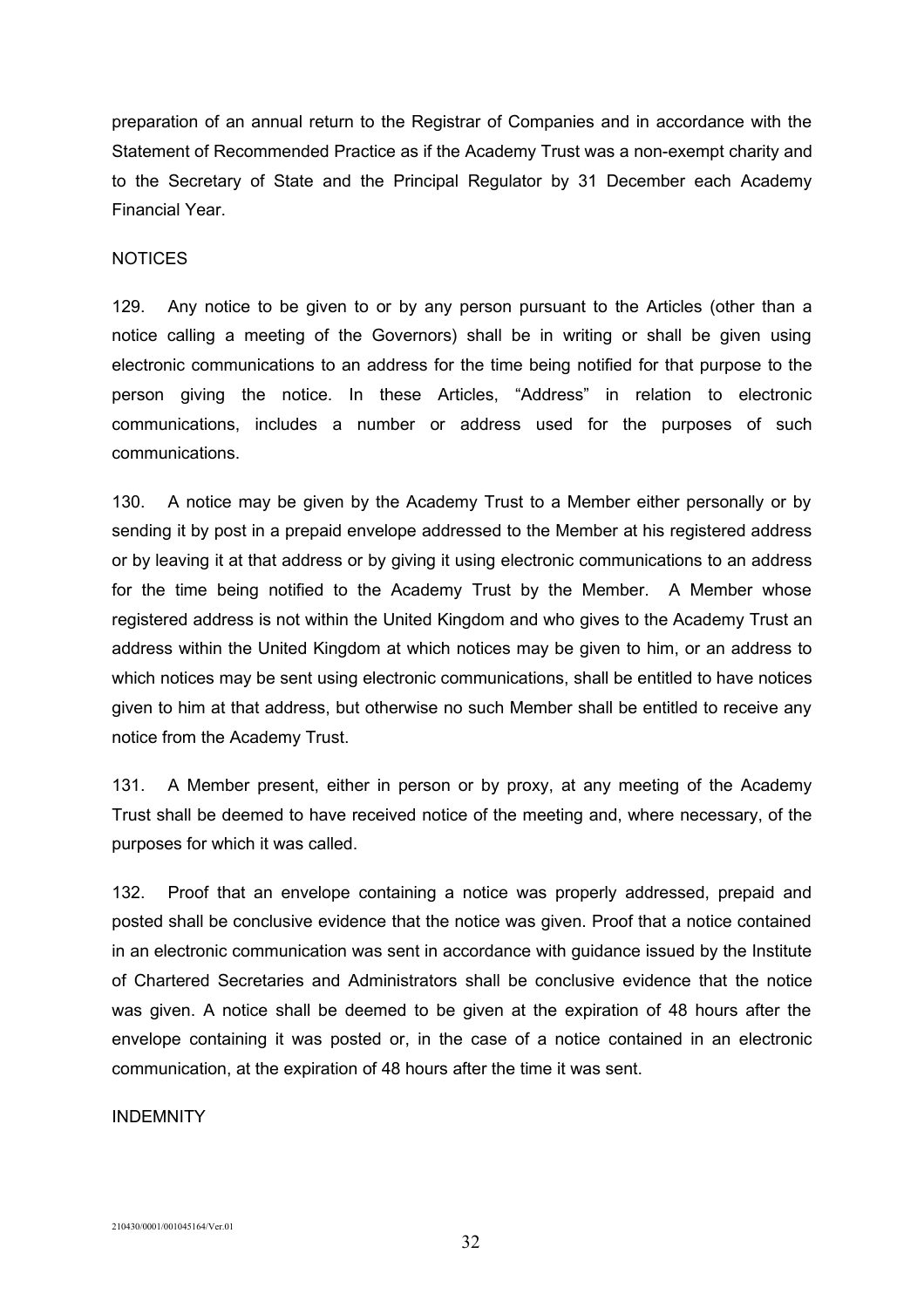133. Subject to the provisions of the Companies Act 2006 every Governor or other officer or auditor of the Academy Trust shall be indemnified out of the assets of the Academy Trust against any liability incurred by him in that capacity in defending any proceedings, whether civil or criminal, in which judgment is given in favour or in which he is acquitted or in connection with any application in which relief is granted to him by the court from liability for negligence, default, breach of duty or breach of trust in relation to the affairs of the Academy Trust.

### RULES

134. The Governors may from time to time make such rules or bye laws as they may deem necessary or expedient or convenient for the proper conduct and management of the Academy Trust and for purposes of prescribing classes of and conditions of membership, and in particular but without prejudice to the generality of the foregoing, they may by such rules or bye laws regulate:

> a. the admission and classification of Members of the Academy Trust (including the admission of organisations to membership) and the rights and privileges of such Members, and the conditions of membership and the terms on which Members may resign or have their membership terminated and the entrance fees, subscriptions and other fees or payments to be made by Members;

> b. the conduct of Members of the Academy Trust in relation to one another, and to the Academy Trust's servants;

> c. the setting aside of the whole or any part or parts of the Academy Trust's premises at any particular time or times or for any particular purpose or purposes;

> d. the procedure at general meetings and meetings of the Governors and committees of the Governors in so far as such procedure is not regulated by the Articles; and

> e. generally, all such matters as are commonly the subject matter of company rules.

135. The Academy Trust in general meeting shall have power to alter, add or to repeal the rules or bye laws and the Governors shall adopt such means as they think sufficient to bring to the notice of Members of the Academy Trust all such rules or bye laws, which shall be binding on all Members of the Academy Trust. Provided that no rule or bye law shall be inconsistent with, or shall affect or repeal anything contained in the Articles.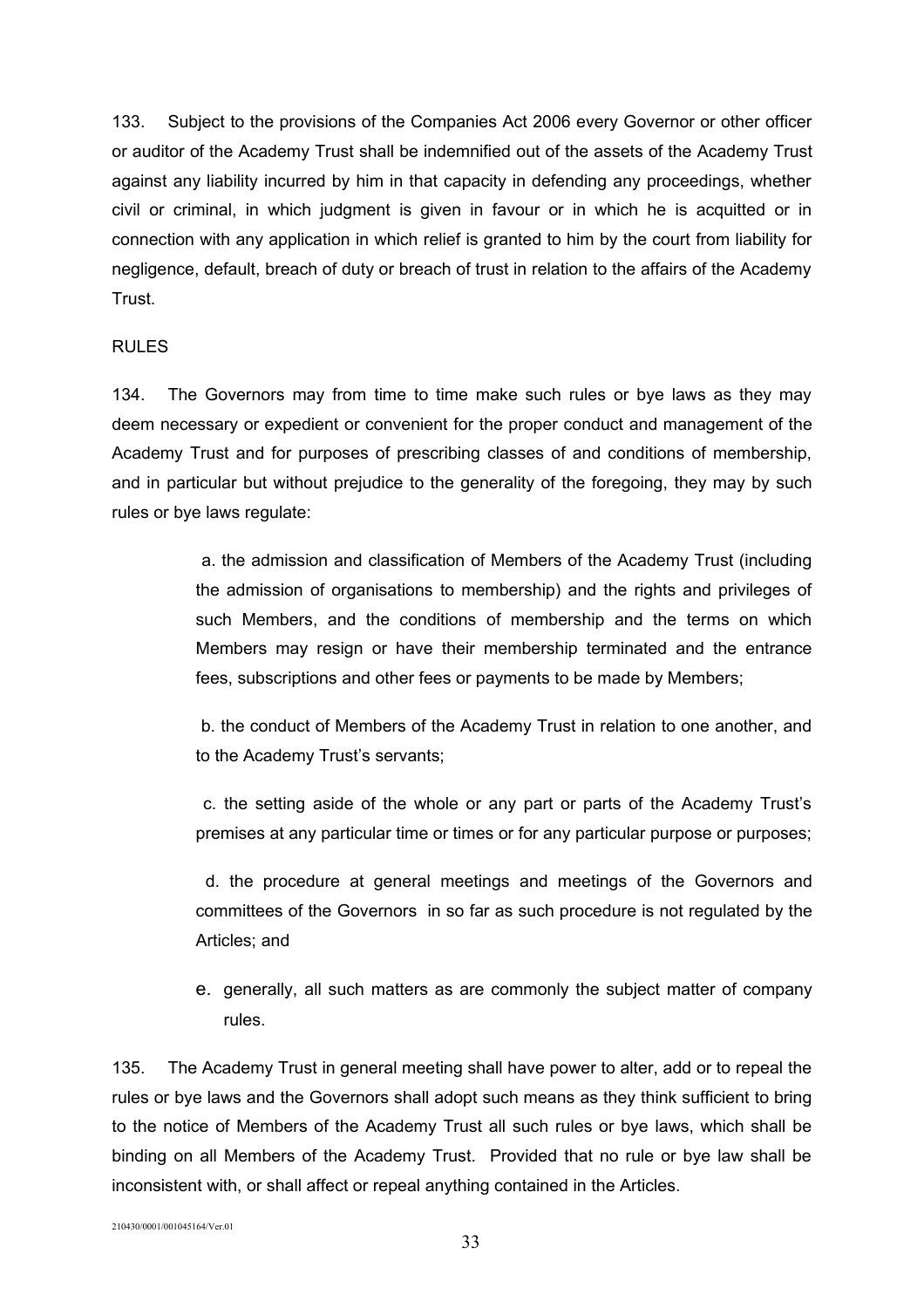### AVOIDING INFLUENCED COMPANY STATUS

136. Notwithstanding the number of Members from time to time, the maximum aggregate number of votes exercisable by Local Authority Associated Persons shall never exceed 19.9% of the total number of votes exercisable by Members in general meeting and the votes of the other Members having a right to vote at the meeting will be increased on a prorata basis.

137. No person who is a Local Authority Associated Person may be appointed as a Governor if, once the appointment had taken effect, the number of Governors who are Local Authority Associated Persons would represent 20% or more of the total number of Governors. Upon any resolution put to the Governors, the maximum aggregate number of votes exercisable by any Governors who are Local Authority Associated Persons shall represent a maximum of 19.9% of the total number of votes cast by the Governors on such a resolution and the votes of the other Governors having a right to vote at the meeting will be increased on a pro-rata basis.

138. No person who is a Local Authority Associated Person is eligible to be appointed to the office of Governor unless his appointment to such office is authorised by the local authority to which he is associated.

139. If at the time of either his becoming a Member of the Academy Trust or his first appointment to office as a Governor any Member or Governor was not a Local Authority Associated Person but later becomes so during his membership or tenure as a Governor he shall be deemed to have immediately resigned his membership and/or resigned from his office as a Governor as the case may be.

140. If at any time the number of Governors or Members who are also Local Authority Associated Persons would (but for Articles 136 to 139 inclusive) represent 20% or more of the total number of Governors or Members (as the case may be) then a sufficient number of the Governors or Members (as the case may be) who are Local Authority Associated Persons shall be deemed to have resigned as Governors or Members (as the case may be) immediately before the occurrence of such an event to ensure that at all times the number of such Governors or Members (as the case may be) is never equal to or greater than 20% of the total number of Governors or Members (as the case may be). Governors or Members (as the case may be) who are Local Authority Associated Persons shall be deemed to have resigned in order of their appointment date the most recently appointed resigning first.